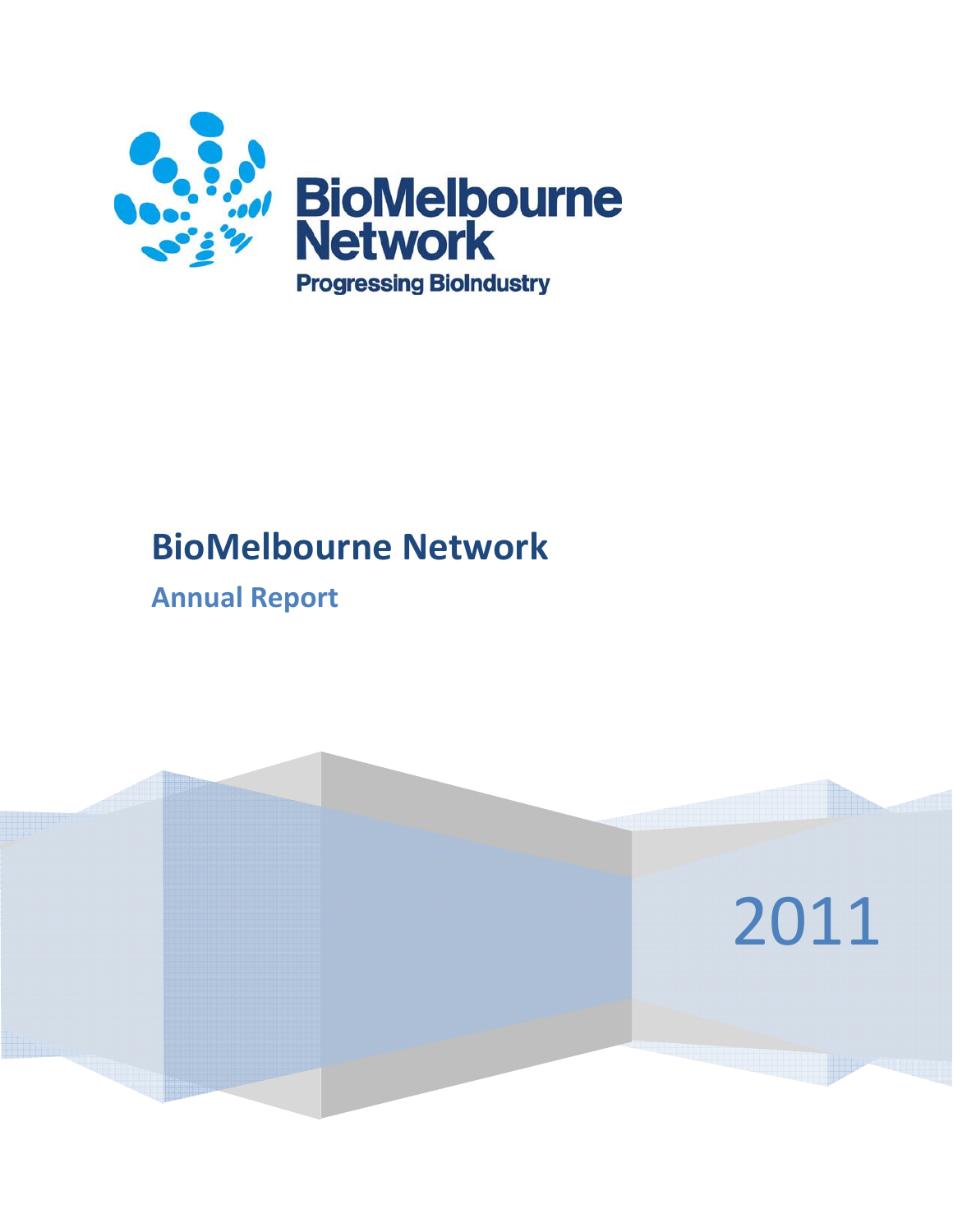## **Table of Contents**

| <b>Contents</b>                           |                                     |                |
|-------------------------------------------|-------------------------------------|----------------|
| <b>BioMelbourne Network Board Members</b> |                                     |                |
|                                           | Message from the Chairman           | $\overline{4}$ |
|                                           | Message from the CEO                | 6              |
|                                           | What is the BioMelbourne Network    | 8              |
|                                           | Vision, Mission, Values, Objectives | 9              |
| Victorian Biotechnology Snapshot          |                                     | 10             |
| BioMelbourne Network: 2009/10 Review      |                                     |                |
| 1.                                        | Membership                          | 11             |
| 2.                                        | Advocacy                            | 12             |
|                                           | 3. Skills & Learning                | 14             |
| 4.                                        | Linkages                            | 20             |
| 5.                                        | <b>Organisational Effectiveness</b> | 21             |
|                                           | 6. Financial Sustainability         | 22             |
| 7.                                        | <b>Financial Statements 2010/11</b> | 23             |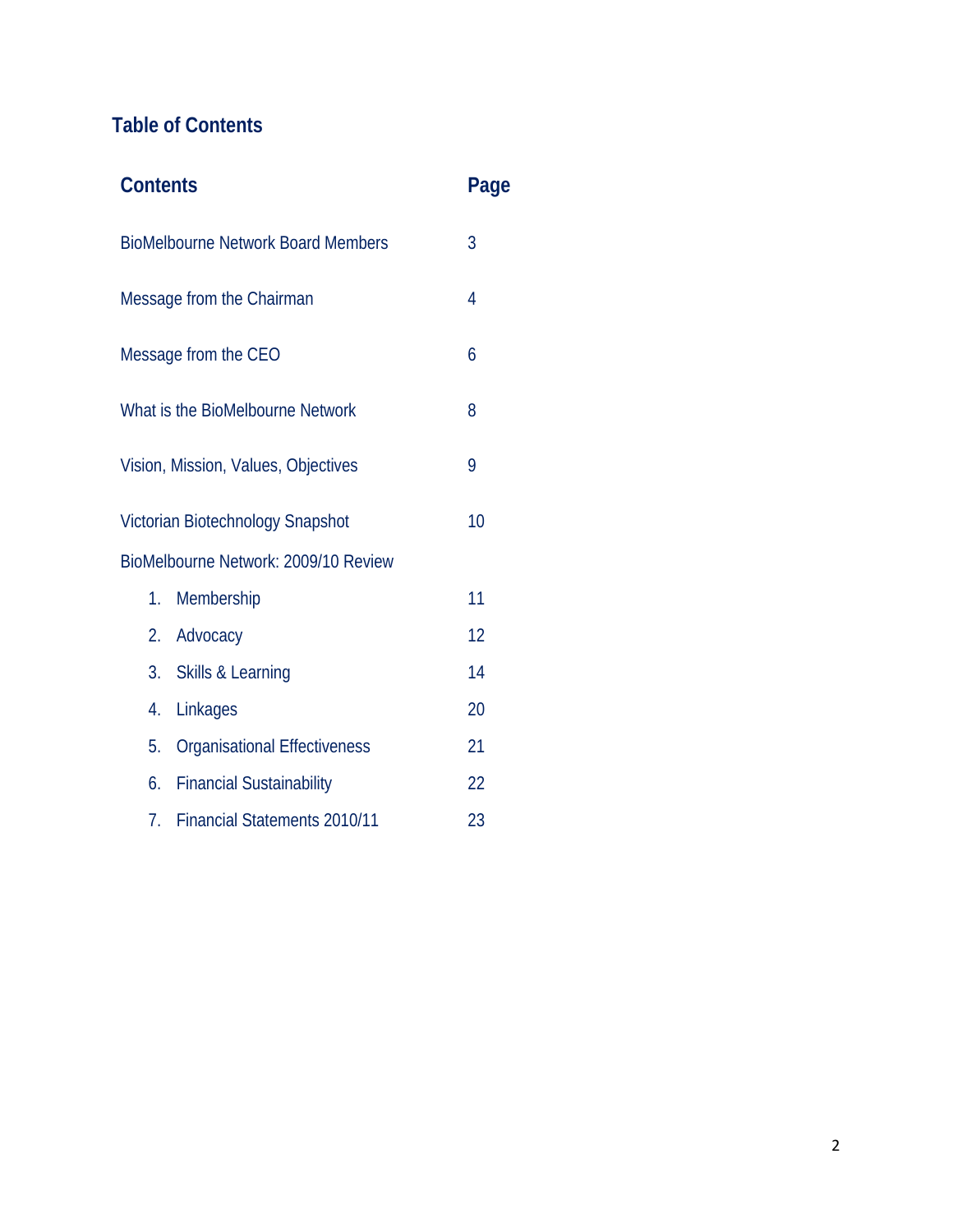## **CURRENT BOARD MEMBERS**

**Mr Andrew Macdonald** (Interim Chairman as of 8 December 2010 and Treasurer) **Dr Stella Clark** *Bio 21 Cluster*  **Dr Julian Chick** *JDJ Bioservices*  **Mr Joe Baini** *Exec Factor*  **Dr Ashley Bates** *GlaxoSmithKline Australia Ltd*  **Dr Andy Gearing** *Biocomm2* **Mr Niall Byrne** *Science in Public*  **Ms Michelle Gallaher** (Secretary and Public Officer) *BioMelbourne Network*  **Mr Alun Needham** *Ernst & Young*  **Ms Zita Peach** *CSL Ltd*  **Dr Lorna Meldrum** *Ikaria Australia Pty Ltd* **RETIRED BOARD MEMBERS Dr John Raff** (Chairman) retired 8 December 2010 **Mr George Pappas** (Deputy Chairman) *Committee for Melbourne (*retired 8 December 2010)

**Mr Jerry de la Harpe** *University of Melbourne* (retired 8 December 2010)

**The Secretariat Ms Michelle Gallaher** Chief Executive Officer **Ms Nicole Pitcher** Administration Manager

**Ms Anita Petris** Event Manager

**Ms Connie Crisafi** Industry Development Manager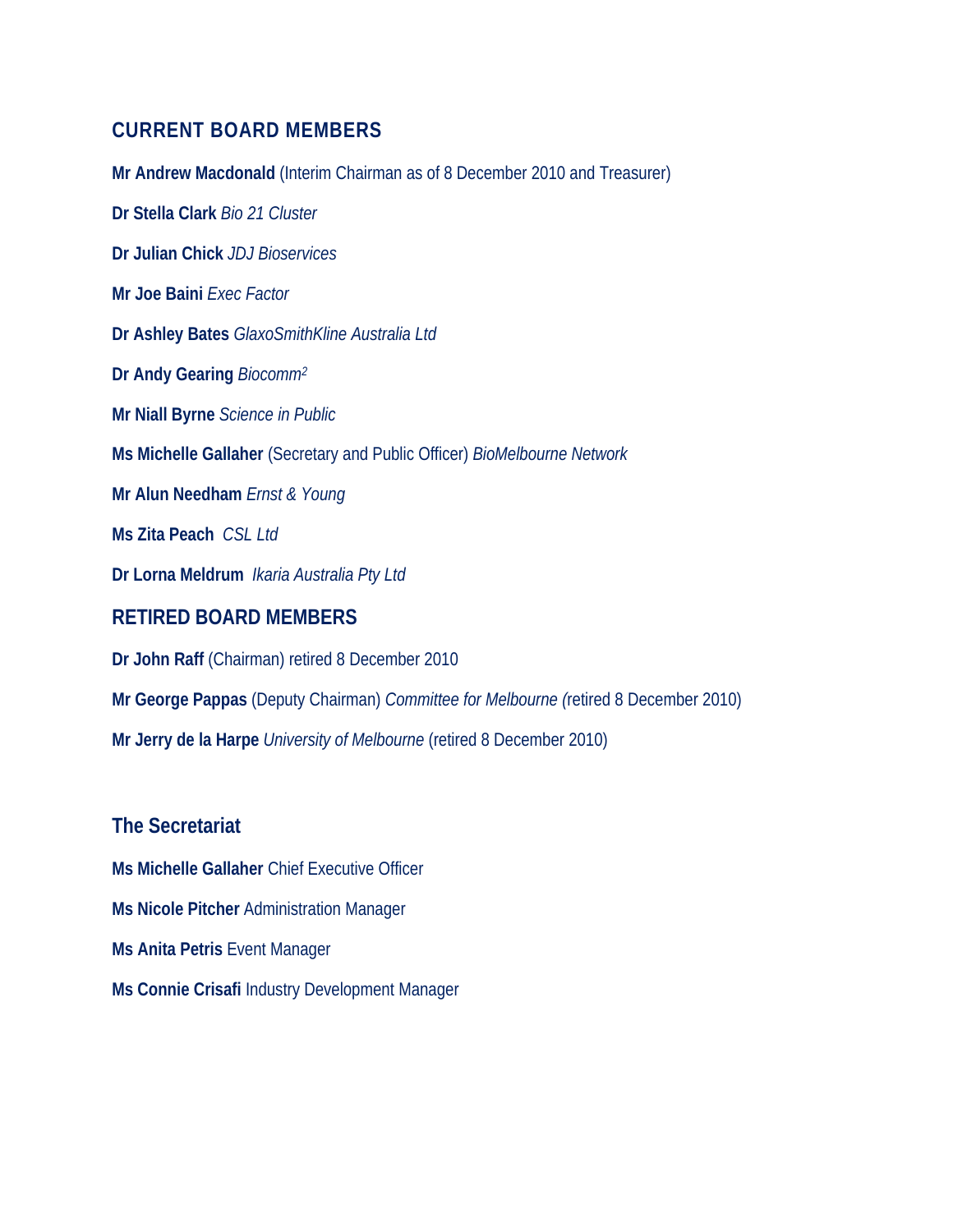## **MESSAGE FROM THE CHAIRMAN**

Since its inception 10 years ago, the BioMelbourne Network (the Network) has grown to become a highly successful and influential state-based independent biotechnology industry forum, connecting and supporting the development of Victoria's maturing biotechnology sector. It was with pleasure last December that I accepted the appointment of Interim Chair, following the retirement of Dr John Raff after a distinguished period of service as Chair of the Network. Together with my fellow directors, our primary goal during the reporting period has been to establish the necessary foundations to support growth and further development of the Network through this next decade.



Today, the Network's value proposition remains highly relevant. With a strong membership base of 171 organisations, the Network continues to contribute significantly to the strength of the local biotechnology sector. Testament to this is the record level of patronage attained in 2010/11 for the Network's various events. These events create regular local opportunities for individuals and organisations to network, share information, learn from peers, celebrate success and engage with numerous stakeholders.

To ensure the Network's on-going relevance to its membership and to the changing needs of the sector, our executive team developed a 5 Year Strategic Plan (the Plan) in 2010. The Plan was informed by feedback from members and our broader stakeholders and articulates the organisation's new vision, mission and strategic objectives. The BioMelbourne Network acknowledges the City of Melbourne for its continued long-term support for the biotechnology sector and particularly for its contribution to the BioMelbourne Network by awarding a small business grant for the development of the Plan.

Going forward the Network will ensure that its activities deliver against its key objectives to:

- − develop and diversify the Network's membership base
- − strengthen the Network's advocacy role, being timely and relevant on issues of importance to the industry
- − work in partnership with education providers and the wider industry to foster quality peer learning opportunities and support activity that attracts and retains high quality talent in Victoria
- − develop and deepen the Network's local and international linkages and connections to the benefit of the membership, and
- − maximise organisational effectiveness and ensure the Network's financial sustainability beyond 2015.

This process is already well underway. During the year, the Network attracted new frontier technology members, advocated the sector's interests on issues such as R&D tax credit and intellectual property, developed national and international connections beneficial to the membership and continued to develop and deliver a suite of professional development events that are highly valued by the membership.

It is important that the Board remains representative of the membership base, operates effectively and efficiently and is able to draw upon a broad range of relevant skills and experience. Directors have been actively involved in the development of the Plan and have taken steps to ensure that the Network's board is best shaped to deliver on the Plan objectives, including consideration of the board leadership and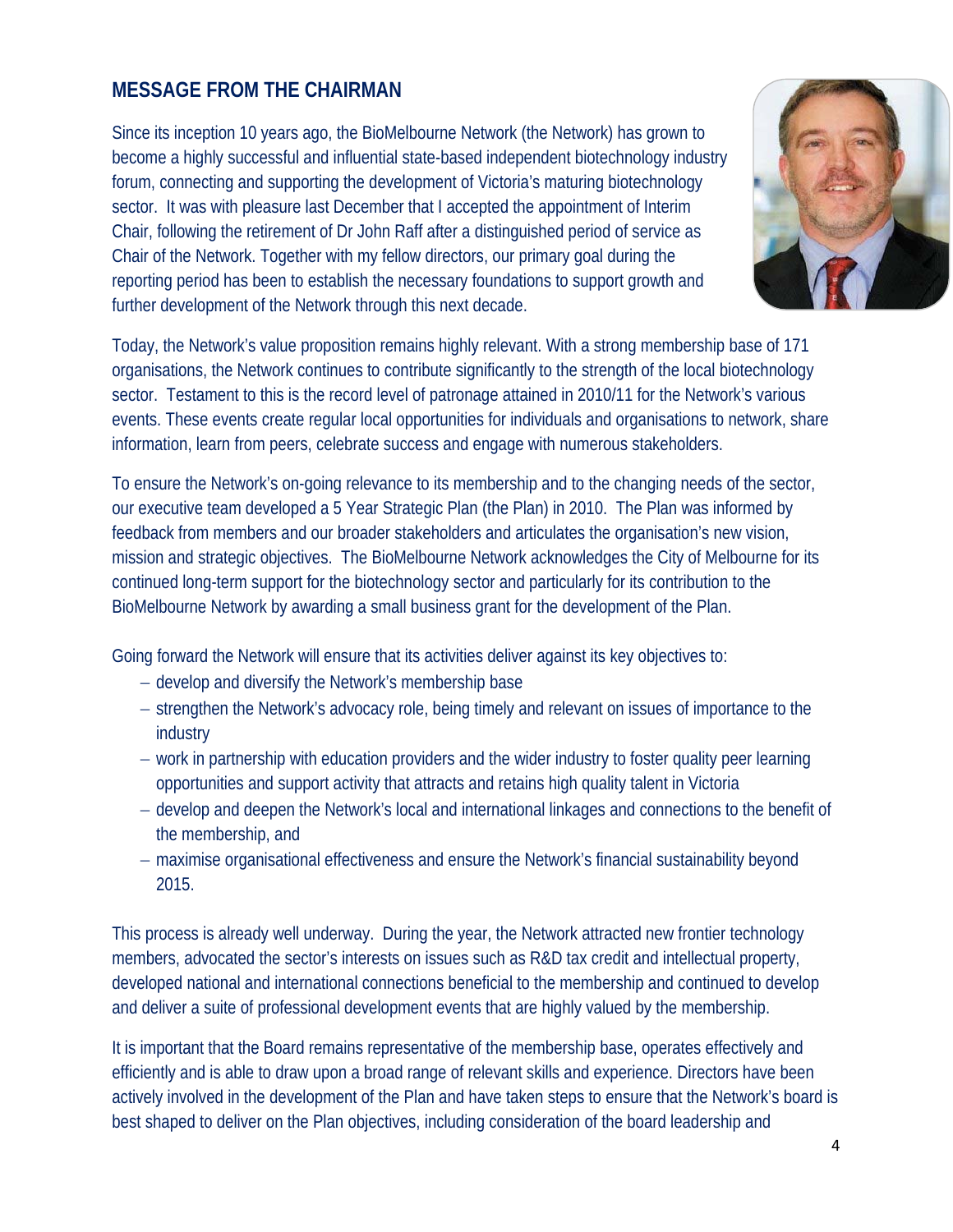composition. In addition, an annual internal review process has been introduced to provide objective performance information.

The Network continued its successful partnership with the Victorian Department of Business and Innovation to deliver initiatives such as the Victorian BioPortal and provide a constructive ongoing dialogue with the department on issues of relevance to the sector in Victoria. This relationship will continue as we work collaboratively with government and the sector to develop and deliver initiatives under the yet to be released Victorian Government Biotechnology Plan.

Our sincere appreciation also goes to the Commonwealth Department of Innovation, Industry, Science and Research for their continued support of the Network and generous sponsorship of the Network's much prized CEO Luncheon series in 2011/12.

The City of Melbourne has been a significant and constant supporter of Melbourne's biotechnology and life sciences sector. The City of Melbourne provided the first government grant to establish the Network ten years ago and we acknowledge its continued support.

Reflecting on 2010, it is with admiration that I note the resilience demonstrated by the Victorian biotechnology sector during extremely challenging global financial circumstances. The sector is maturing and achieving notable successes. The Victorian sector has a record number of profitable companies, growing late stage clinical trial activity and some 88 products on the market. The year also witnessed major international deals including Acrux's \$335 million deal with global pharmaceutical giant Eli Lilly and Mesoblast's deal with Cephalon.

The future holds unparalleled opportunities for the sector to offer technological solutions for many health and resource based problems facing the world. I encourage those in the sector to embrace this opportunity knowing that it offers the potential for growth and the development of a bioeconomy where biotechnology contributes to a significant share of the country's productivity.

I'd also like to especially acknowledge local, state and commonwealth governments for supporting the sector and encourage continued collaboration to promote our strengths and capabilities nationally and internationally.

In April 2011, Professor David de Kretser, the inaugural Chairman of the BioMelbourne Network and Patron of the BioMelbourne Network completed his term of office as Governor of Victoria. It has been a unique advantage to Victorian biotechnology and research community to have Professor de Kretser as Governor. Upon completing his term as Governor of Victoria, Professor de Kretser also retired as Patron of the BioMelbourne Network. On behalf of the Network I offer thanks to him for his extraordinary contribution. Thank you to my fellow Board members, the Network's management and staff for their unwavering enthusiasm and commitment to Victorian biotechnology.

### **Mr Andrew Macdonald**

**Interim Chairman**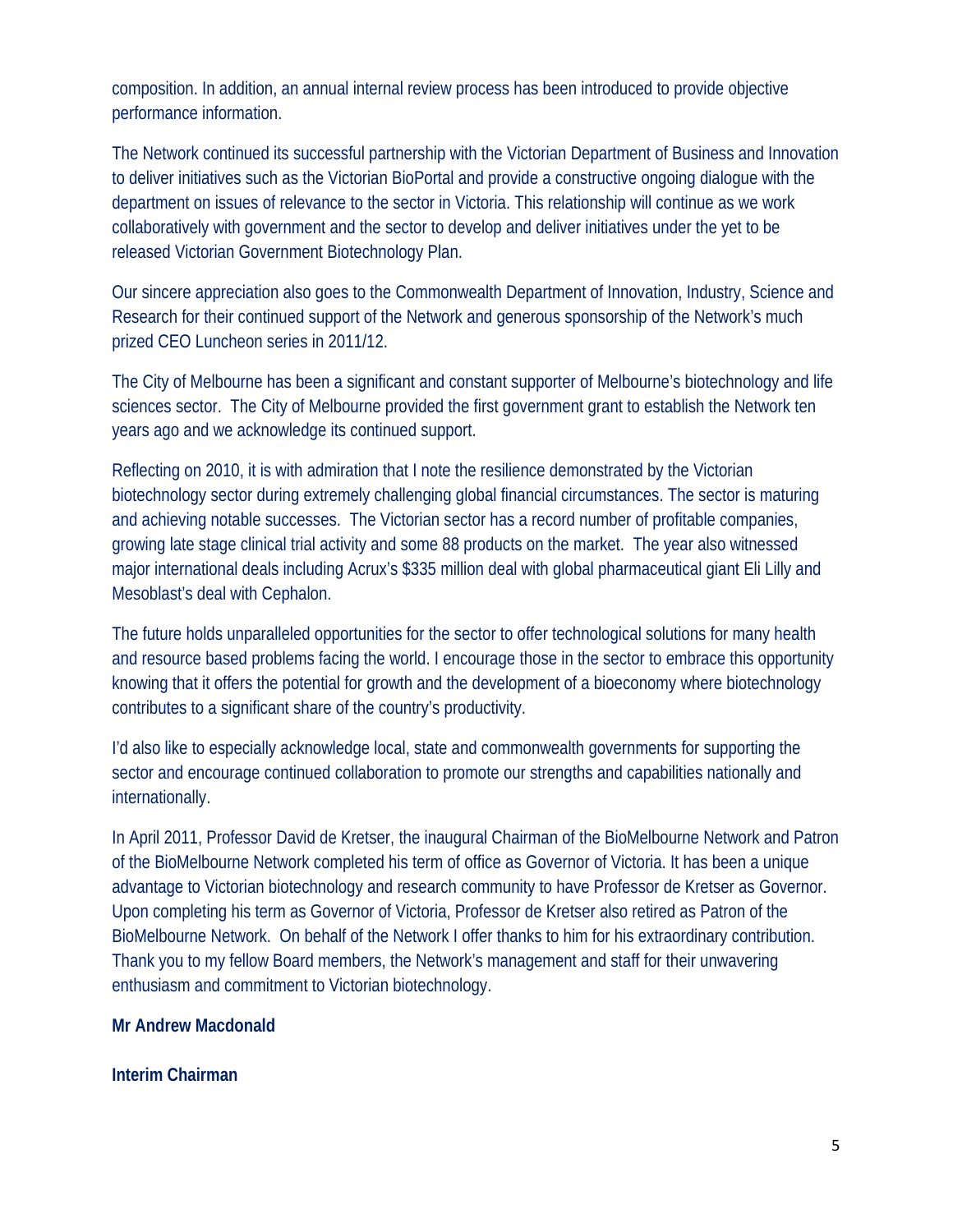## **MESSAGE FROM THE CEO**

The BioMelbourne Network (the Network) marked its 10 year anniversary in 2011 and celebrated it with more than 330 guests at an anniversary dinner held on 24 February 2011. In ten years the Network has grown to become the most successful state-based independent biotechnology leadership forum. Our role in **supporting**, **enabling** and **connecting** the Victorian biotechnology sector, Australia's largest and most successful biotechnology cluster remains valid and a guiding principle for the Network.

We continue to represent the collective leadership interests of the industry and our membership represents the diverse Victorian biotechnology community. The Network plays a specific role as a facilitator, influencer and direction setter by drawing on the sector's leadership group to identify issues and shape discussions.



The membership recognises that the Network's success is also closely linked to its independence. The Network is funded by its membership and networking activities. It is the only independent state-based biotechnology industry association of its kind in Australia.

During the year we continued to create regular professional development and networking opportunities for individuals and organisations to interact and promote themselves, share information, contribute, collaborate, learn from peers and celebrate success. We actively profile Victoria's biotechnology capabilities in the local, national and international media and we encourage debate and dialogue on issues of importance to the industry.

Despite difficult global economic conditions, the Victorian biotechnology sector has demonstrated remarkable resilience. In 2010 there were 13 profitable biotechnology companies, up from 5 in 2005. Victorian biotechnology companies had 88 products on the market, 231 active products or drug programs in development and 17 Phase II and 45 Phase III clinical trials underway, with late stage clinical trial activity increasing by more than 50% in the last five years.

Melbourne continues to be a global centre for excellence in life sciences education, research and innovation. Our universities continue to generate an outstanding source of skilled professionals as well as a strong supply of discoveries and early stage development to feed the wider biotechnology industry for years to come.

The Network recognises that a maturing biotechnology sector also calls for a reassessment of services to ensure the organisation's on-going value and relevance to the membership.

The process of independently reviewing the organisation's business strategy was completed in 2010. The review assessed what was valued by members and some non-members in the presentation of the Network and determined the future needs of members and the wider biotechnology sector.

The results informed the development of the Network's future direction as detailed in our new 5 Year Strategic Plan which defines the new vision, mission and strategic goals that will steer the Network into the future and consolidate its position as Victoria's premier biotechnology forum.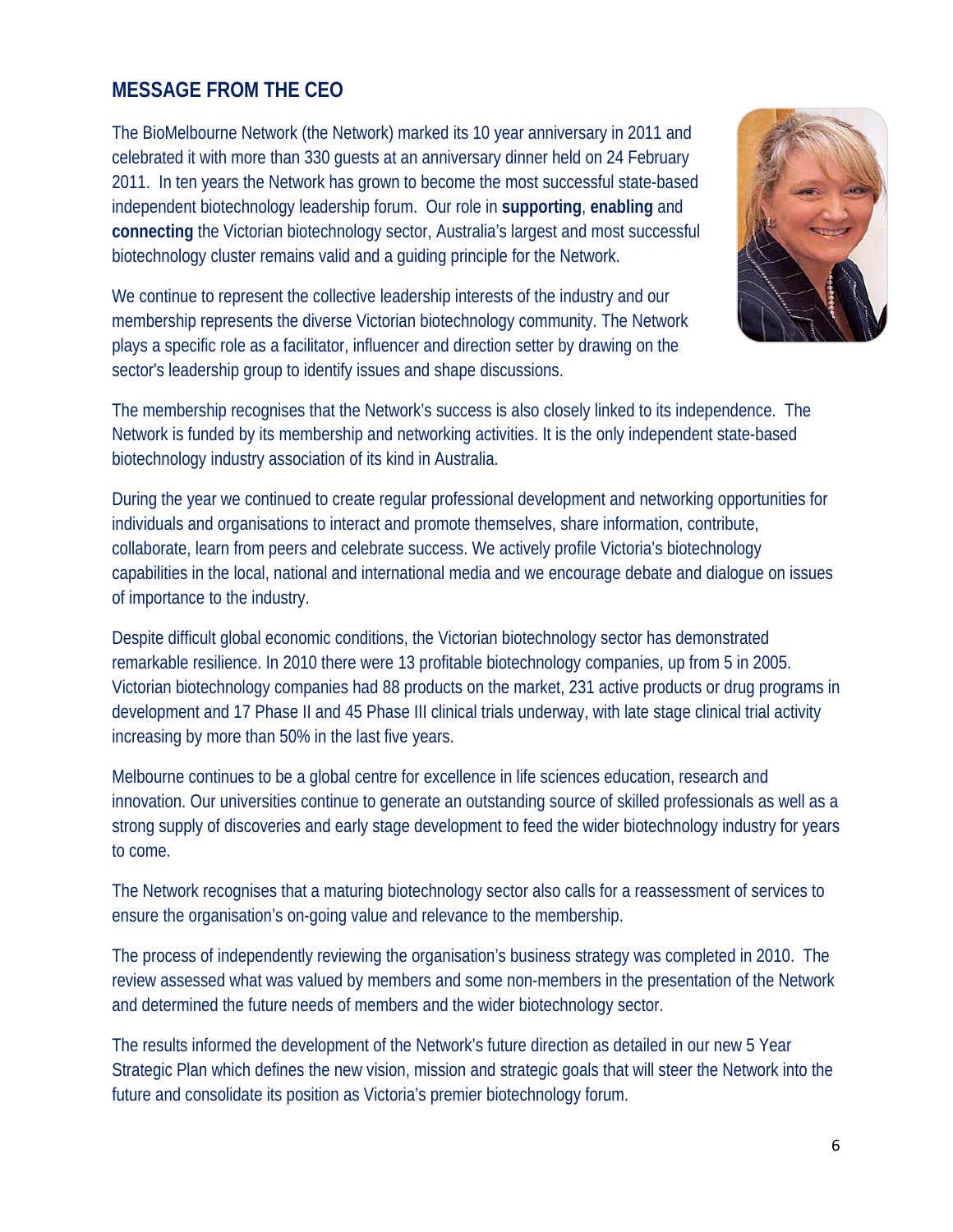During the year, we looked to diversify the membership and leverage opportunities for the sector to grow as a result of the convergence of biotechnology and other technologies. The beginning of this new revolution was evidenced during the year when Mobile MIM an iPad radiology application (app) became the first medical app to gain US Food and Drug Administration (FDA) approval – a move that is sure to redefine the world of point-of-care diagnostics.

We continued to build our highly valued peer to peer professional development program to incorporate and discuss issues of relevance to the sector. The Network's advocacy role continued to grow, we formulated submissions to government on diverse issues such as the R&D tax credit, the role of IP in collaborations between public and private sector organisations and the Patent Amendment (Human Genes and Biological Materials) Bill 2010. We also convened and collaboratively participated numerous meetings with State and Commonwealth parliamentarians and public sector officials to represent the interests of the sector.

Established by the Committee for Melbourne in 2001, the Network retains close ties and warmly celebrates the ongoing link with the Committee. We also acknowledge the considerable financial support the Network received from the City of Melbourne and the State Government of Victoria in helping to establish the Network in the first three years. The Network achieved financial independence in 2005 and has remained so ever since.

Finally, I'd like to acknowledge the many individuals who contribute to the Network's success, current and past board members, the management team, speakers and sponsors of events and most importantly, our members for continuing to contribute with enthusiasm.

**Michelle Gallaher** 

**Chief Executive Officer**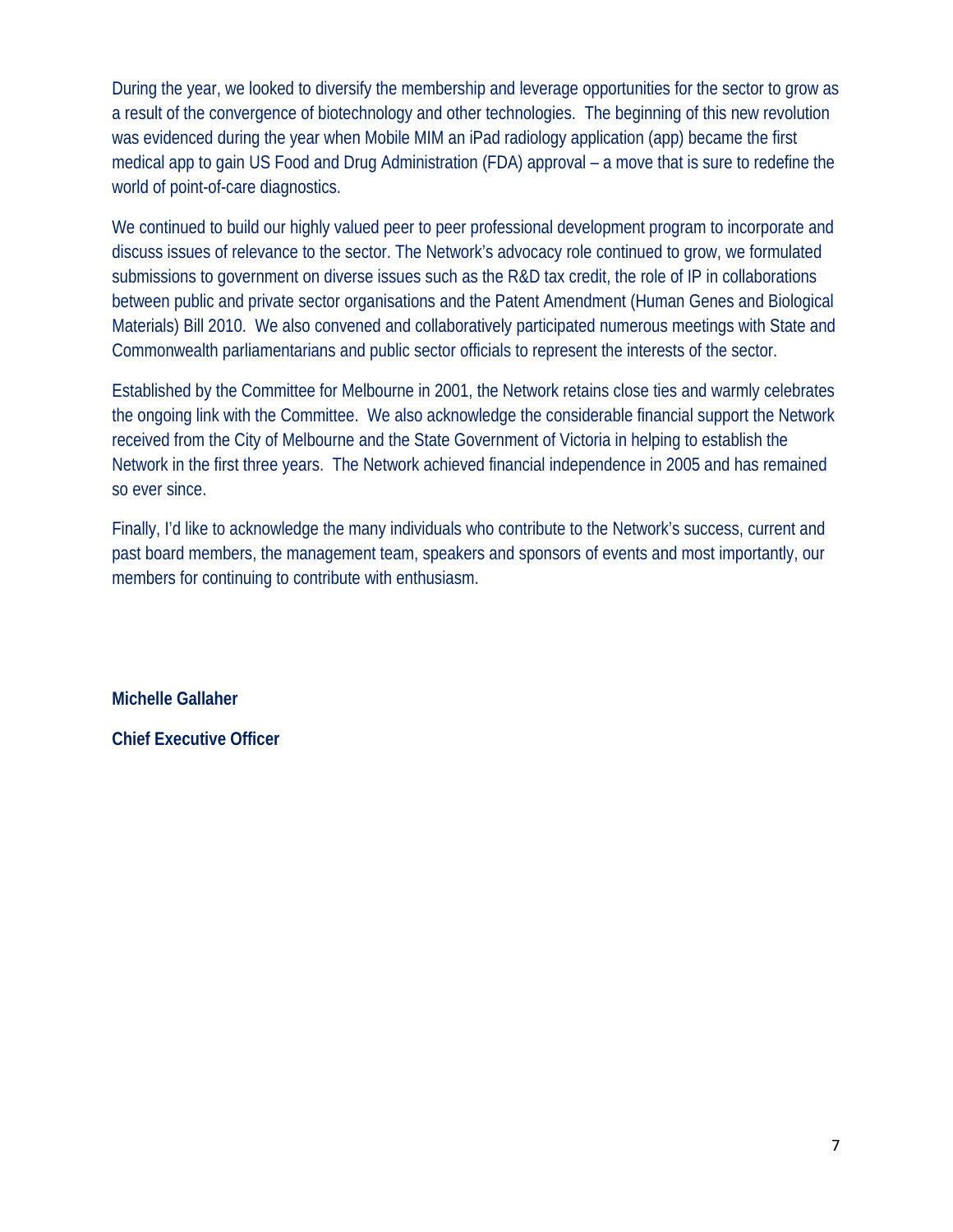## **What is the BioMelbourne Network?**

The BioMelbourne Network (the Network) is the peak industry forum for leaders in the Victorian biotechnology industry.

Established in 2001, the organisation has continued to grow and support the Victorian biotechnology industry, the nation's largest and most successful biotechnology cluster. The Network has succeeded in positioning itself and maintaining the role of premier biotechnology leadership and peer learning forum in Victoria.

We are Australia's first and only independent state-based biotechnology industry association and our membership is representative of the broad Victorian biotechnology community.

The Network is an incorporated association under the Corporations Act and is governed by an independent board of directors who represent the membership. All of the board members are members of the Network and contribute in a voluntary capacity.

Historic Milton House in Flinders Lane, in Melbourne's CBD, is the location of the BioMelbourne Network office, located strategically for proximity to members and stakeholders.



The Network has 171 members that are representative of the broad Victorian biotechnology and research sector. The organisation fosters strong links between companies, research organisations, financial markets and government, encouraging an environment for greater collaboration and providing a consistent platform for information sharing and gathering to support the further development of the sector.

The Network is an industry development and promotion agency for the Victorian biotechnology sector. The organisation plays a specific role as a facilitator, influencer and direction setter by drawing on the collective leadership interests of the sector to achieve benefit for the industry as a whole.

The current CEO, Michelle Gallaher, commenced in July 2008. The staff comprise Anita Petris (Events Program Manager), Nicole Pitcher (Administration Manager) and Connie Crisafi (Industry Development Manager).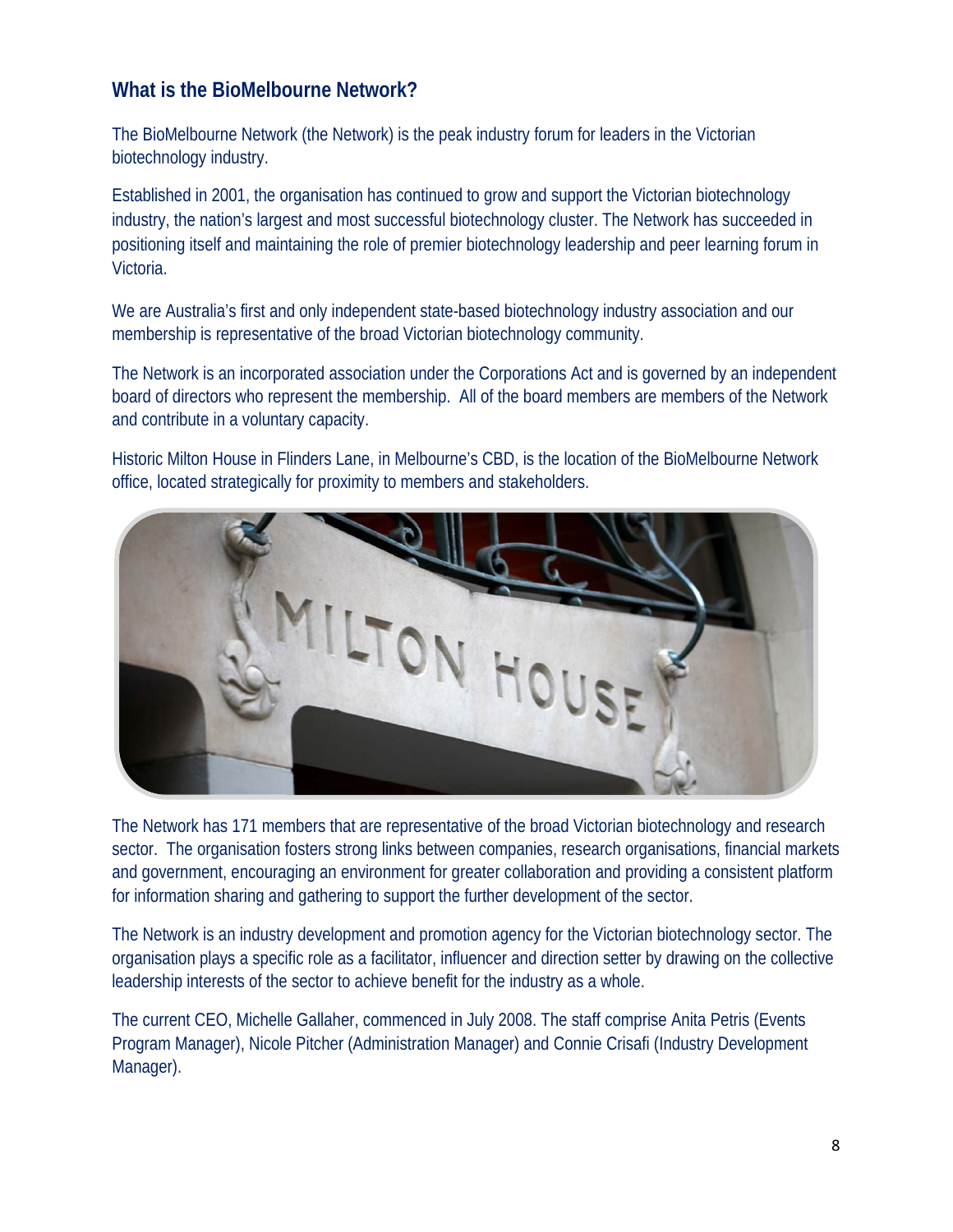## **Vision**

To maintain and grow Victoria's position as the premier biotechnology state and gateway to Australia's biotechnology sector.

### **Mission**

To **connect**, **support** and **enable** Victoria's biotechnology sector

### **Values**

The BioMelbourne Network adheres to and promotes the following values:

| Leadership            | Demonstrating leadership on critical issues for the sector and ensure<br>Victoria continues to be Australia's leading biotechnology state.                             |
|-----------------------|------------------------------------------------------------------------------------------------------------------------------------------------------------------------|
| <b>Responsive</b>     | To our members' needs. In providing information, assistance and access<br>in order to address the Victorian biotechnology sector's immediate and<br>longer term needs. |
| Relevance & quality   | In the delivery of services that satisfy the needs of our members                                                                                                      |
| <b>Diversity</b>      | In our membership base, embracing new frontier technologies                                                                                                            |
| <b>Accountability</b> | Answerable to our board and broader membership. Operating<br>transparently and at the highest professional standards.                                                  |

## **Objectives of the BioMelbourne Network**

- 1. **Membership**  To develop and diversify the BioMelbourne Network's membership base.
- 2. **Advocacy** To strengthen the BioMelbourne Network's advocacy role in the broadest sense, being timely and relevant on issues of importance to the sector.



- 3. **Skills and Learning** To work in partnership with education providers and the wider sector to foster quality peer learning opportunities, supporting and contributing to accredited and non-accredited courses of high value. To support activity that attracts and retains high quality talent in Victoria.
- 4. **Linkages** To develop and deepen the BioMelbourne Network's local and international linkages and connections to the benefit of the membership.
- 5. **Organisational effectiveness** To maximize organisational effectiveness.
- 6. **Financial sustainability** To ensure the BioMelbourne Network's financial sustainability beyond 2015.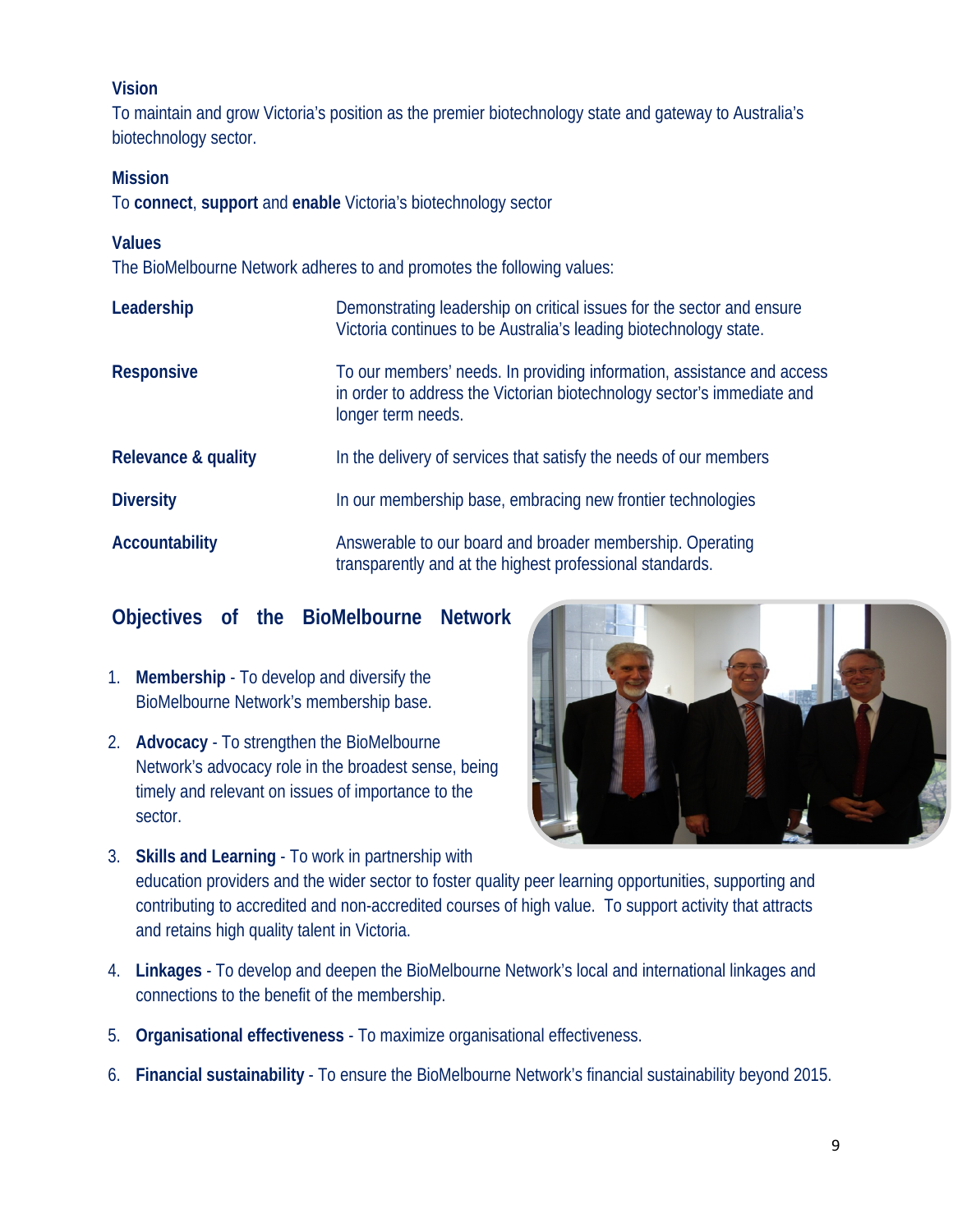## **Victorian Biotechnology Snapshot in 2011**

Victoria leads Australia's biotechnology research and development sector. Victoria has significant strengths in the medical and agricultural fields, especially in oncology, neurosciences, regenerative medicine, infectious diseases, and genetics of dairy cattle and pasture grasses.

The need for a state-based biotechnology industry association is further supported by the following Victoria biotechnology and life science strengths:

- Victoria is home to 167 life science companies, 13 major independent medical research institutes, 10 teaching hospitals conducting significant research, and 9 universities.
- Victoria has 41 life science companies listed on the Australian Stock Exchange (ASX), with a combined market capitalisation of nearly \$24 billion and 12 companies are capitalised at greater than \$100 million (as at 1 June 2011).
- Victorian life sciences companies employ about 10,350 people (estimated at October 2010) and generated sales of about \$10.8 billion in 2009–10, rising from \$3.3 billion in 2003.



In the past year Victorian biotechnology firms have taken their products to new global markets and formed major international alliances. Acrux and Starpharma signed lucrative international deals with pharmaceutical giant Eli Lilly and Mesoblast entered into a major partnership with international biopharmaceutical company Cephalon.

• Clinical trial activity in Victoria continues to grow. Victorian biotechnology companies currently have 231 products in development, 88 of these at the clinical stages of development. Late stage clinical trial activity has increased by more than 50% since 2005.

• Victoria's world-class universities, teaching hospitals and renowned research institutes enable global collaboration and ensure a steady supply of highly skilled professionals and discoveries.

- Victoria is the premier location for clinical trials in the Asia-Pacific region, with a global reputation for quality and integrity.
- The sector enjoys strong government support, with the Victorian Government investing almost \$4 billion in science and innovation over the past 10 years. The City of Melbourne has historically supported the biotechnology sector for more than ten years and recognises the importance of biotechnology within Enterprise Melbourne.
- Victoria is home to unique infrastructure including the Australian Synchrotron, Bio21 Cluster and the new \$1 billion Parkville Comprehensive Cancer Centre due for completion in 2015.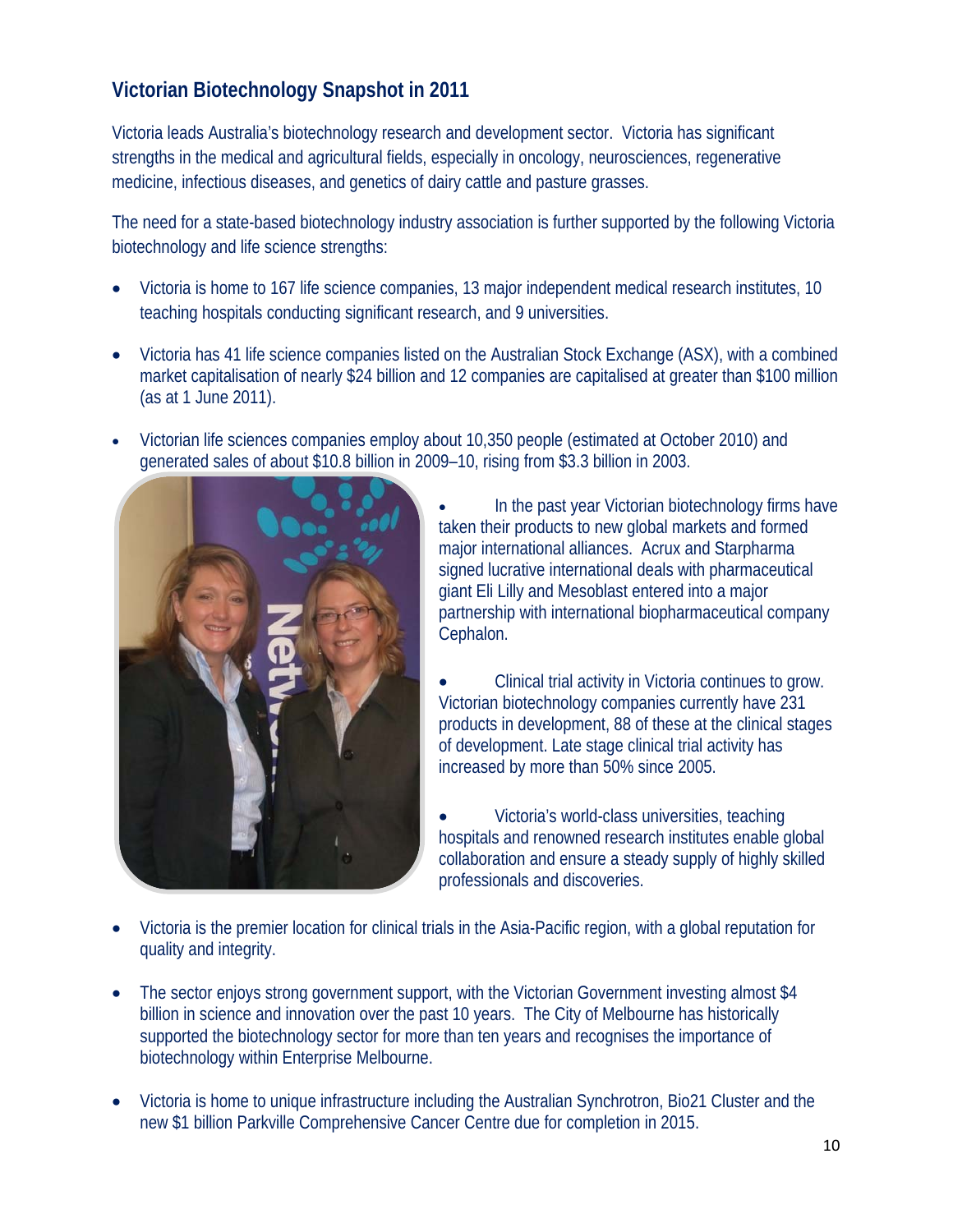## **BioMelbourne Network: 2010/11 Review**

**1. Membership** - *To develop and diversify the BioMelbourne Network's membership base.*

As at 30 June 2011, **the Network's membership comprised 171 members**. Figure 1 highlights the breakdown of membership type by revenue - 80% of the Network's revenue is derived from corporate and biotechnology companies.



## **Figure 1: The Network's Membership Profile**

The Network's membership base has traditionally comprised biotechnology companies and service providers to the sector. In 2010/11 the Network focused on broadening its membership, recruiting new members in medical devices and life science technology engineering.

The Network will continue to take advantage of the growing convergence of biotechnology with other disciplines and technologies while continuing to deliver regular quality and relevant services to existing members.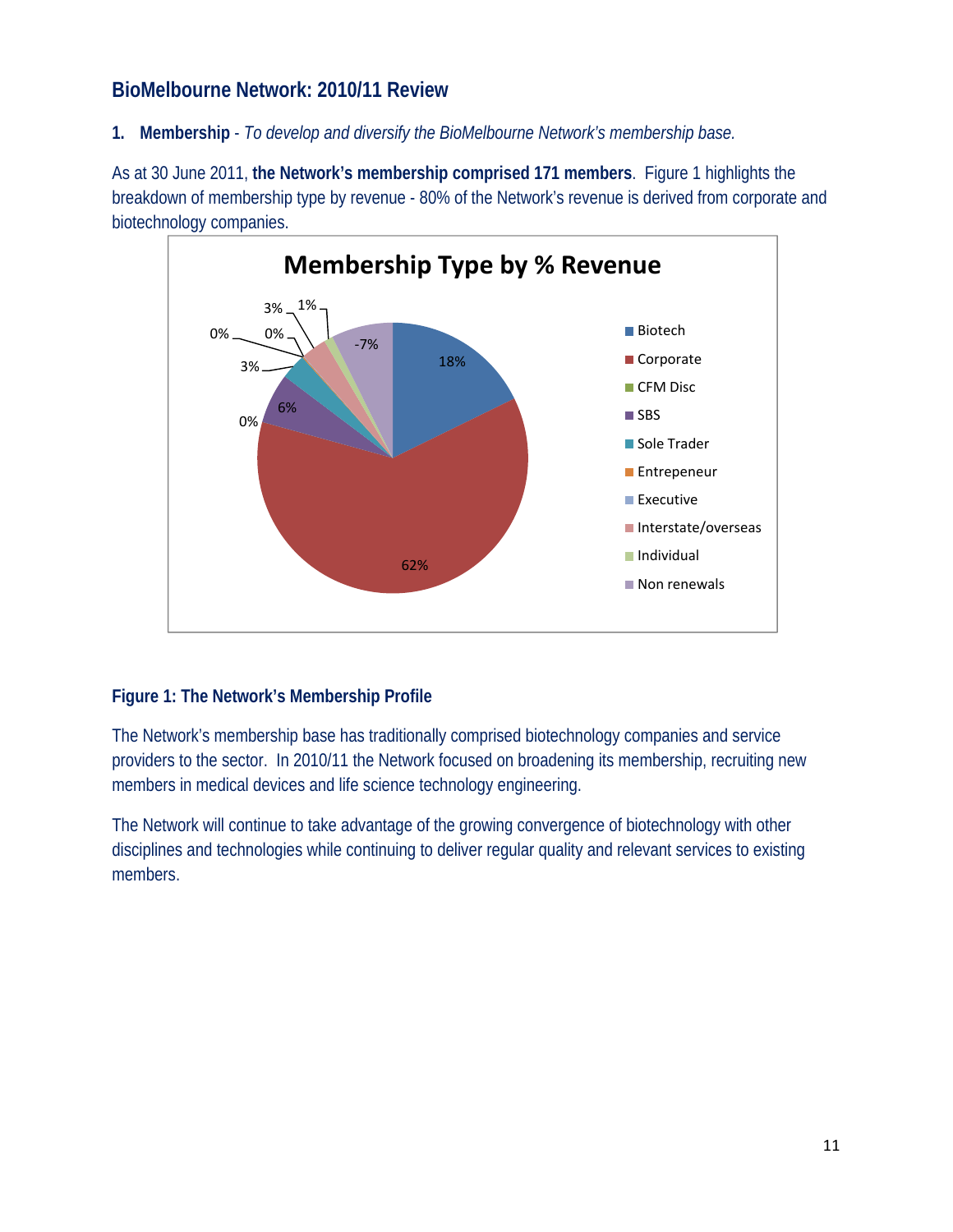**2. Advocacy** - *To strengthen the BioMelbourne Network's advocacy role in the broadest sense, being timely and relevant on issues of importance to the industry.*

Highlights for the year include:

- − Developed the following **submissions**:
	- − Role of IP in Collaborations between Public and Private Sector Organisations
	- − Inquiry into the Patent Amendment (Human Genes and Biological Materials) Bill 2010
	- − Scoping Study for a National Not for Profit Regulator
- − Participated in the **Women in Science and Engineering Summit** on 11 April 2011 hosted by the Australian National Commission for UNESCO, UN Women Australia and Science and Technology Australia (formerly FASTS). The Summit explored what Australia can do to improve the status of women in science and engineering ‐ in particular encouraging young women to stay in science post PhD and into career positions.
- − Participated in three meetings with the **Hon Gordon Rich Phillips MP**, Victorian Minister for Technology:
	- − 27th April 2011, meeting with Chairs of the various Biotechnology Strategic Development Plans, AusBiotech and the Network
	- − 7th June 2011 with 12 biotechnology CEO's and the Network, and
	- − 21st June 2011, meeting with the Biosciences Victoria Collaborative and the Network.
- − Hosted **Sophie Mirabella MP**, Federal Member for Indi, Shadow Minister for Industry, Innovation and Science, as guest speaker at the December CEO Luncheon.
- − Meeting with **Councillor Kevin Louey**, Melbourne City Council on 15th June 2011 to discuss biotechnology inbound and outbound missions.
- − Guest speaker at the **Knowledge Cities Summit** in Melbourne in November 2010 and participated in a Melbourne Business Leaders Forum, representing biotechnology and promoting Victoria's biotechnology leadership.
- − Supported the **Discoveries Need Dollars campaign** via social media and news media to protest against proposed \$400m cut to medical research in the Federal Budget.
- − Met with **Enterprise Connect** to discuss expansion of the program to encompass biotechnology.
- − Developed a **Systems Biology Issues Paper** highlighting the need and opportunities for Victoria to embrace systems biology.
- − Met with **Federal parliamentarians**, including the Hon Fran Bailey at the Medical Research Week Dinner and Senator Judith Troeth attended the Network's Connecting Women in Biotechnology Luncheon. Sophie Mirabella MP, Federal Member for Indi, Shadow Minister Industry, Innovation & Science was a special guest at the Network's CEO luncheon and board meeting on 8 December 2011 to discuss the Coalition Government's support for the biotechnology sector and position regarding the R&D tax credit.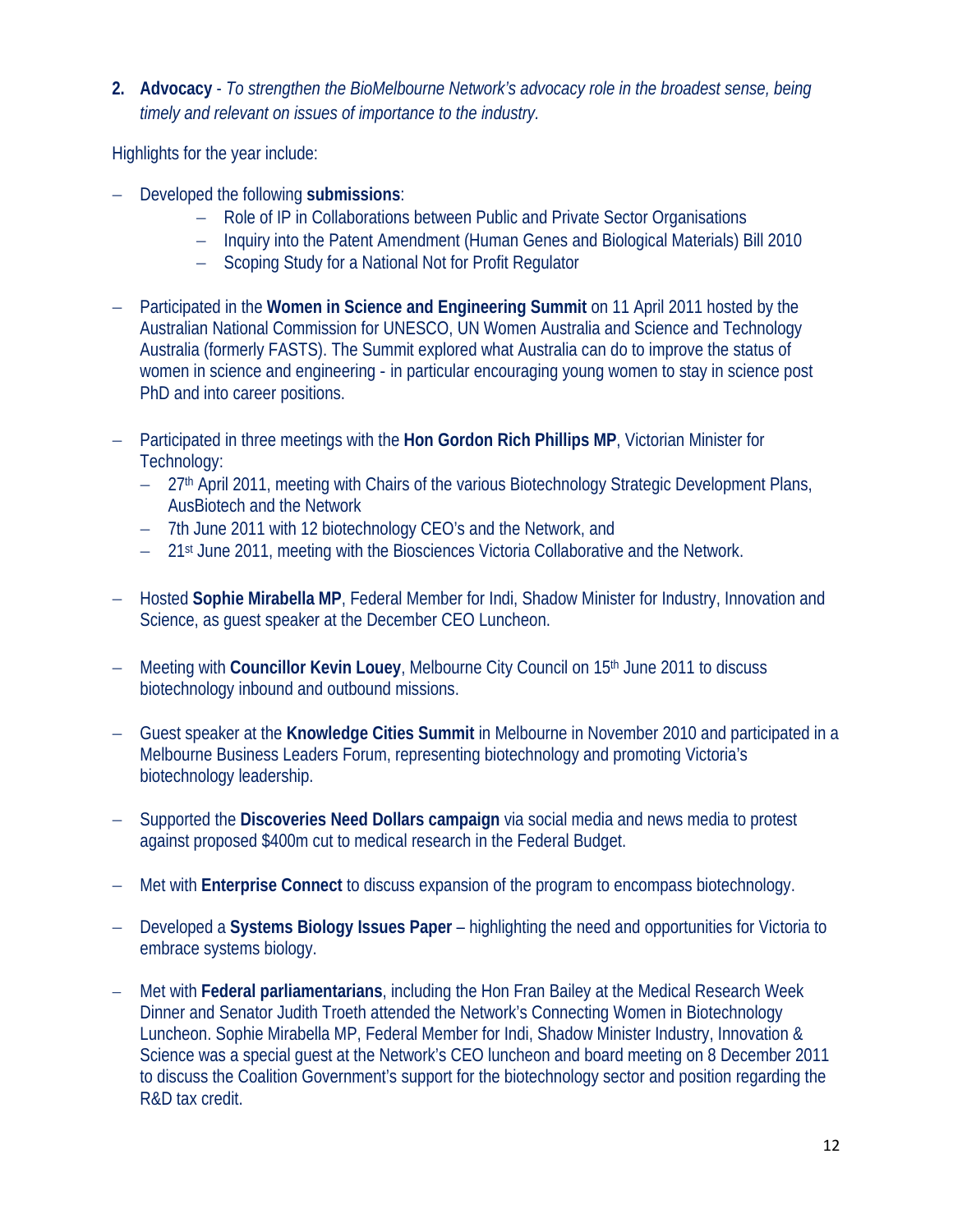- − Met with a number of **Victorian parliamentarians** in the lead up to the state election and as the new government settled into office to profile the Network and Victoria's biotechnology capabilities.
- − The Network continued to be the custodian of the **Victorian BioPortal** (www.vicbioportal.org) which together with the Network website and social media tools such as Twitter and LinkedIn were employed to promote developments, news and events in Victoria's biotechnology sector to national and international audiences.
- − Consulted with the Victorian Department of Business and Innovation on the next **Biotechnology Action Plan** and the proposed **Medical Devices Export Plan**.
- − Consulted with and provided advice to **Skills Victoria on skilled migration** in life sciences.
- − Developed a **Victorian Systems Biology Communications Plan** and a **Biosciences Victoria Communications Plan**, aimed at promoting our capabilities and achievements in medical research.
- − Developed pieces for the **Invest Victoria blog** and posted weekday **Twitter** messages highlighting Victoria's biotechnology capabilities to a national and international audience.
- − Delivered numerous **media interviews** referencing the Network and highlighting a number of individual members, including at BIO2011.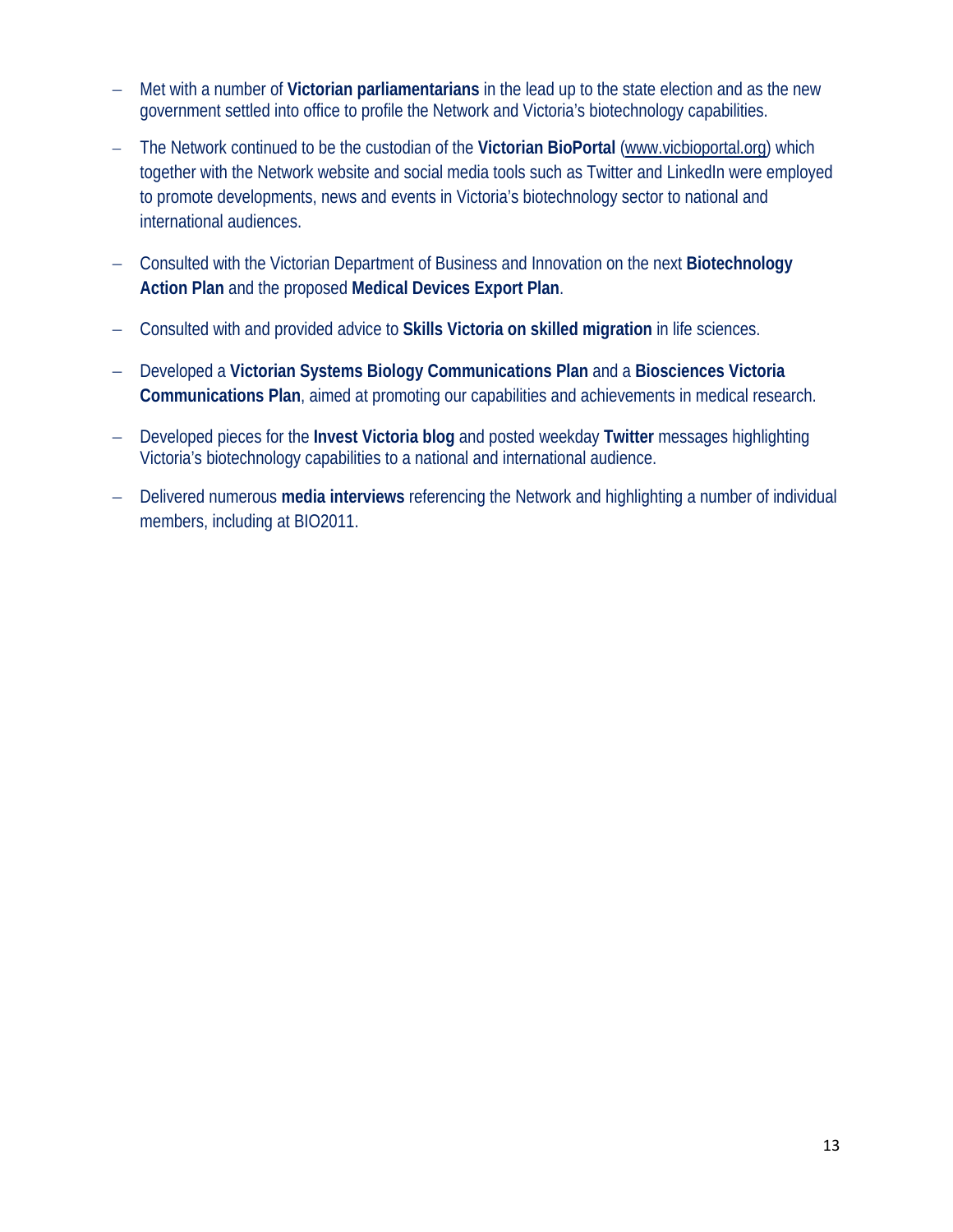**3. Skills and Learning** - *To work in partnership with education providers and the wider industry to foster greater peer learning and support activity that attracts and retains high quality talent in Victoria.* 

- − The Network's calendar of events, including monthly **BioBreakfasts, BioBriefings, BioWorkshops and CEO Luncheons** provide the local sector with a valuable peer to peer professional development opportunity and build critical connections across the sector.
- − In 2010/11 the BMN delivered **29 events that attracted over 3,000 participants**.

### **BIOBREAKFASTS**

The Network's BioBreakfast program is a series of monthly networking and commercialisation seminars targeted at the executive managers and decision makers in Victoria's biotechnology sector.

| <b>Date</b>         | <b>Topic</b>                                                                                                                                                                                                   |
|---------------------|----------------------------------------------------------------------------------------------------------------------------------------------------------------------------------------------------------------|
| 13 July 2010        | <b>What is Biotech's role in Greentech?</b>                                                                                                                                                                    |
|                     | Dr Brenton Hamdorf, IP & Commercialisation Manager, EBCRC<br>Ms Janelle Borham, Partner, Griffith Hack                                                                                                         |
| 17 August 2010      | The Road Less Travelled                                                                                                                                                                                        |
|                     | Dr Debra Woods, Senior Principal Scientist, Pfizer Animal Health, Michigan, USA<br>Professor Simon Croft, London School of Hygiene & Tropical Medicine<br>Dr Wayne Best, Managing Director - Epichem Australia |
| 7 September         | <b>State of Depression</b>                                                                                                                                                                                     |
| 2010                | Prof Jayashri Kulkarni, Director, Monash Alfred Psychiatric Research Centre MAPRC<br>Dr Roger Edwards, CEO, Neural Diagnostics                                                                                 |
| 5 October 2010      | The WEHI Journey: Its history and vision for the future.                                                                                                                                                       |
|                     | Professor Doug Hilton, Director, WEHI                                                                                                                                                                          |
| 9th November        | <b>The Peplin Story</b>                                                                                                                                                                                        |
| 2010                | Dr Joshua Funder, Partner, GBS Ventures                                                                                                                                                                        |
| 7th December        | <b>Universal Biosensors: Chapter 2</b>                                                                                                                                                                         |
| 2010                | Mr Andrew Denver, Chairman, Universal BioSensors                                                                                                                                                               |
| 15 February<br>2011 | <b>Capital Raisings and Other Adventures</b>                                                                                                                                                                   |
|                     | Mr Jeremy Cooper, Corporate Finance & Advisory Partner, Deloitte<br>Mr Xander Alpherts, Corporate Finance & Advisory Partner, Deloitte                                                                         |
| 15 March 2011       | iDiagnose: FDA approves the first iPhone application                                                                                                                                                           |
|                     | Dr David Lester, President, Innovative Technologies in Health & Wellness Inc.<br>Mr Peter Lewis, General Manager of Business Development, Hydrix                                                               |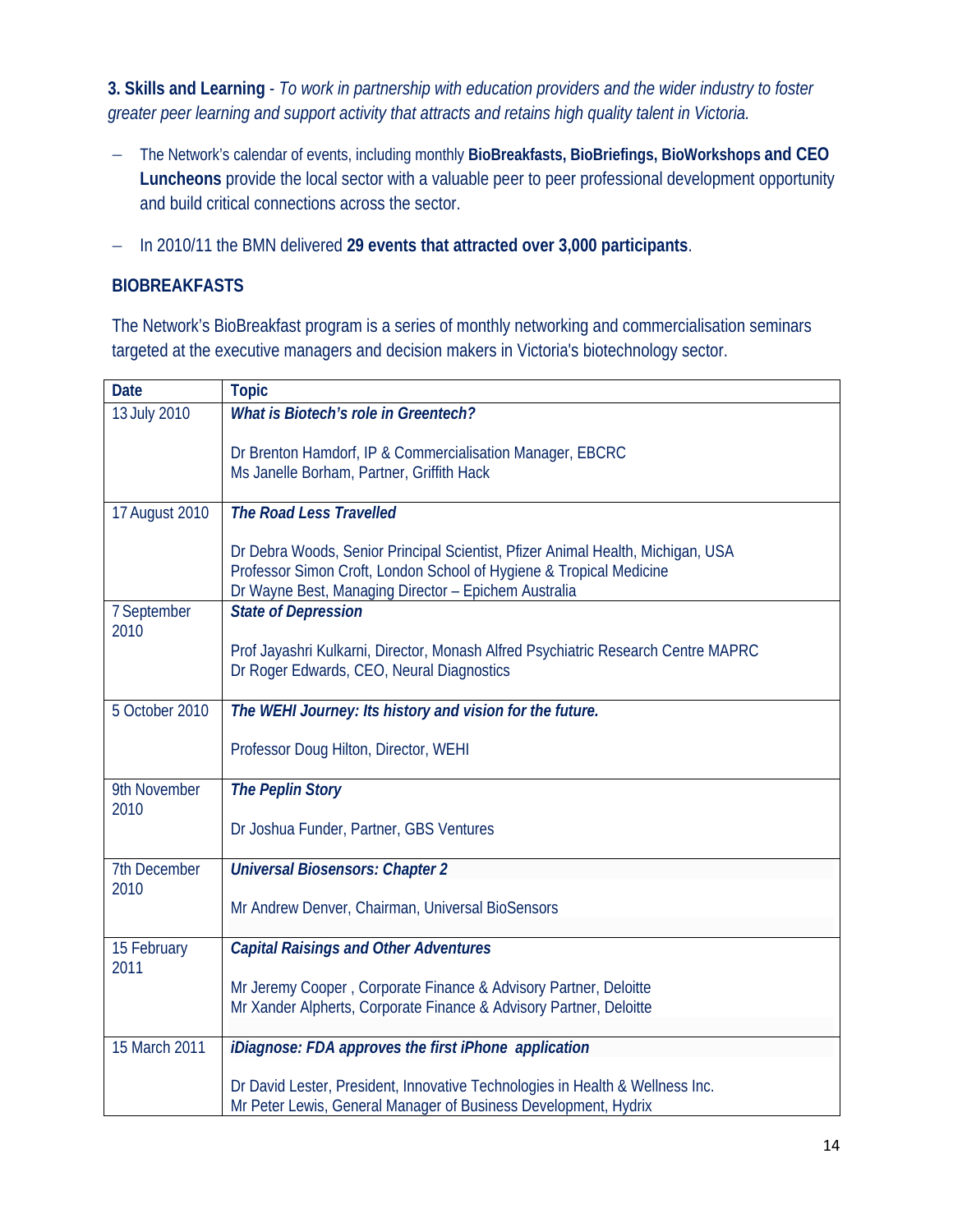|              | Ms Alyssa Grabb, Partner, Phillips Ormonde Fitzpatrick                                                                                                                                                                          |  |  |
|--------------|---------------------------------------------------------------------------------------------------------------------------------------------------------------------------------------------------------------------------------|--|--|
| 5 April 2011 | Are we there yet? The state of play in stem cell research                                                                                                                                                                       |  |  |
|              | Dr Andrew Laslett, Research Team Leader, Materials Science and Engineering, CSIRO<br>Dr David Haylock Associate Professor, Research Scientist, Materials Science and Engineering,<br><b>CSIRO</b>                               |  |  |
| 3 May 2011   | <b>Systems Biology</b>                                                                                                                                                                                                          |  |  |
|              | Professor Liam O'Connor,<br>Head of the Division of Personalised Medicine and Systems Biology, WEHI and Chair of<br>Systems Biology and Bioinformatics at the LaTrobe University Institute for Molecular Science<br>and AgriBio |  |  |
| 7 June 2011  | <b>Strategic Planning for Mergers and Acquisitions</b>                                                                                                                                                                          |  |  |
|              | Dr Ian Nisbet, Partner, Afandin Pty Ltd                                                                                                                                                                                         |  |  |
|              |                                                                                                                                                                                                                                 |  |  |

**BIOWORKSHOPS:** regular sector specific professional learning and development session covering a wide range of topics. The leadership group of the sector is invited to speak at BioWorkshops to which they volunteer their time and expertise, for the benefit of others who learn from their shared experiences.

| Date             | <b>Topic</b>                                                                                                                                                                                                                                                                          |
|------------------|---------------------------------------------------------------------------------------------------------------------------------------------------------------------------------------------------------------------------------------------------------------------------------------|
| 22 March 2011    | Lowering the risk in commercialisation of medical devices. A strategic guide to<br>device commercialisation.                                                                                                                                                                          |
|                  | Speakers:<br>Mr Neil Anderson (Waterfall Commercialisation Group)<br>Ms Nairy Baghdikian (Cogentum)<br>Mr Robert Tiller (Tiller Scientific + Medical Pty Ltd)<br>Mr Alistair Smith (Davies Collison Cave)<br>Dr Martin Devitt (Mobius Medical)<br>Dr David Bennett (Melbourne Angels) |
|                  | <b>Sponsor: Davies Collison Cave</b>                                                                                                                                                                                                                                                  |
| 24th August 2010 | "Divorce" for Research Collaborators<br>What you need to know about exit clauses, IP ownership and asset management.<br>Mr Tim Clark, IP & Technology Partner, Piper Alderman<br>Mr George Raitt, Corporate & Commercial Partner, Piper Alderman                                      |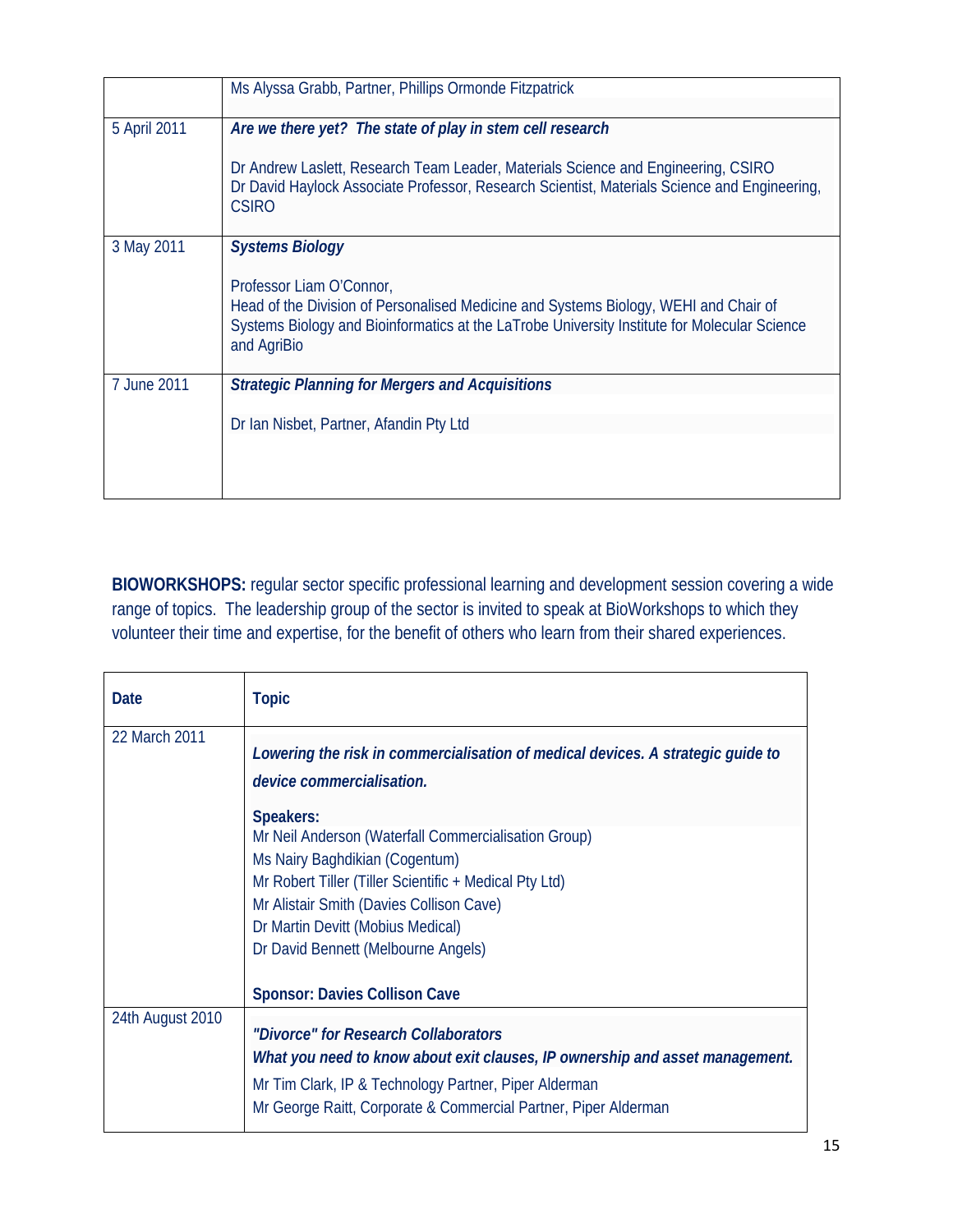|                  | <b>Sponsors: Piper Alderman Lawyers</b>                                                                                |
|------------------|------------------------------------------------------------------------------------------------------------------------|
|                  |                                                                                                                        |
| 11 November 2010 | Inside the World of Influence. The why and how to develop and implement a<br>government contact program                |
|                  | Dr Alex Gosman - Consultant<br>Mr Tim Murphy - Government Affairs Manager, GSK. Former advisor to Senator Kim<br>Carr. |
|                  | Lunch Speaker: Damon Cantwell (Deloittes Partner Government Assistance Program)                                        |
|                  | <b>Sponsor: Deloitte</b>                                                                                               |

**BIOBRIEFINGS:** intensive knowledge sharing sessions on issues critical to the development of the Victorian biotechnology sector.

| <b>Date</b>      | <b>Event</b>                                                                                                                                                                                                                                       |
|------------------|----------------------------------------------------------------------------------------------------------------------------------------------------------------------------------------------------------------------------------------------------|
| 2 September 2010 | The Perils of Premature Patenting                                                                                                                                                                                                                  |
|                  | Dr Andrew Baker, GBS Venture Partners<br>Dr Christophe Demaison, Melbourne Ventures<br>Mr Mark Roberts, Davies Collison Cave                                                                                                                       |
|                  | <b>Sponsor: Davies Collison Cave</b>                                                                                                                                                                                                               |
| 30th March 2011  | Clinically Competitive: Boosting the business of clinical trials in Australia                                                                                                                                                                      |
|                  | Dr Andy Giddy, CEO, Nucleus Network                                                                                                                                                                                                                |
|                  | Panelists:<br>Dr Andy Giddy, CEO, Nucleus Network<br>Prof. Richard Fox, Director of research, St Vincent's Hospital<br>Mr Marcus Clark, CEO, Cancer Trials Australia<br>Mr Travis McIntosh, Life Sciences Specialist Asia Pacific, Chubb Insurance |
|                  | Facilitated by Dr David Crump, Chief Medical Officer, JDJ Bioservices                                                                                                                                                                              |
|                  | Sponsors: St Vincent's Research Institute & Chubb Insurance                                                                                                                                                                                        |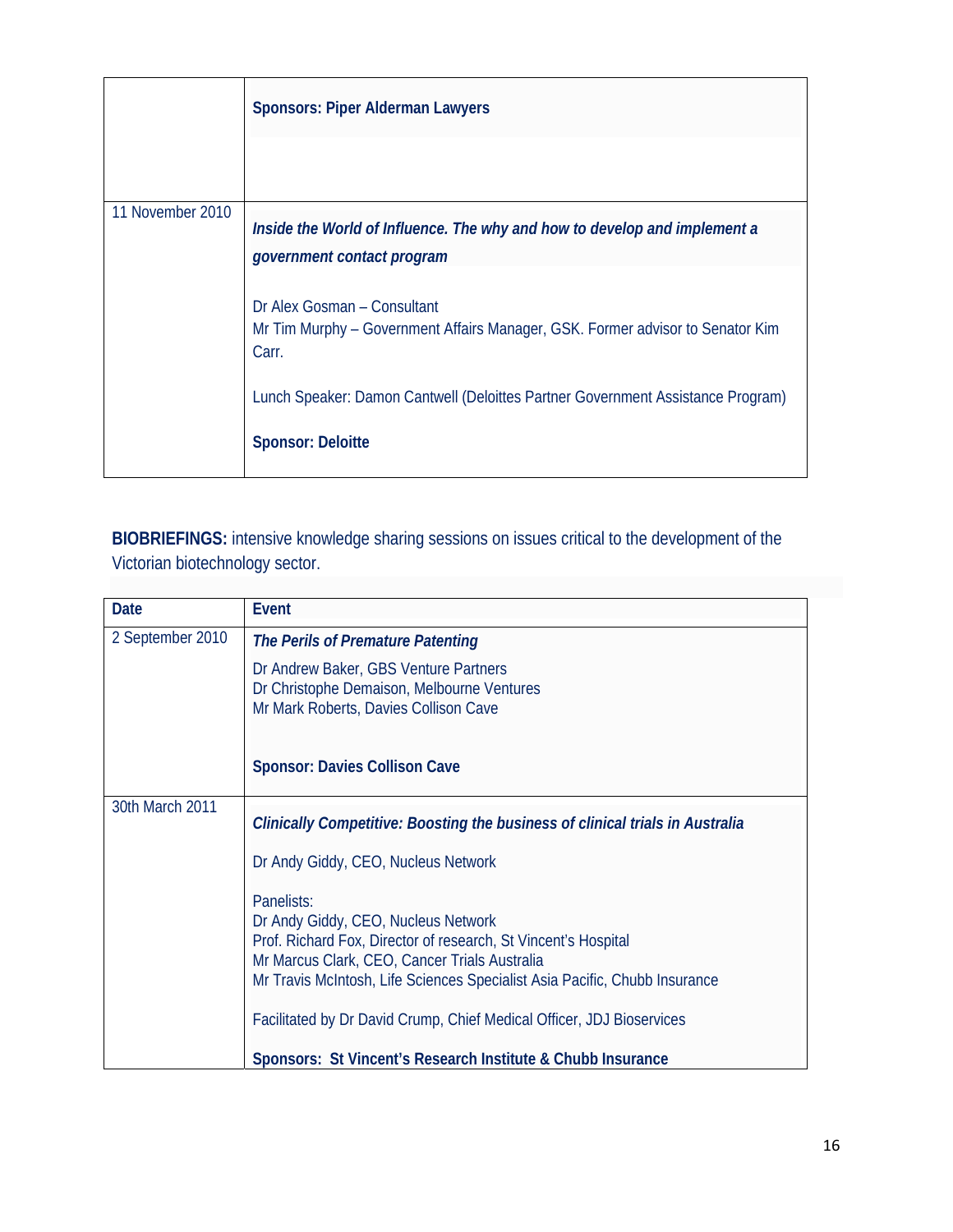| 7th April 2011 | <b>Sudden Impact: Effective company branding for Australian biotechs</b><br>Dr Alex Szabo, Vice President, Mesoblast<br>Mr Ned Coten, CEO, Acorn Brand Design<br>Mr Russell Waters, Trademarks Partner, Phillips Ormonde Fitzpatrick<br><b>Sponsor: Phillips Ormonde Fitzpatrick</b>                                                                                                                                                                                                                                                                   |
|----------------|--------------------------------------------------------------------------------------------------------------------------------------------------------------------------------------------------------------------------------------------------------------------------------------------------------------------------------------------------------------------------------------------------------------------------------------------------------------------------------------------------------------------------------------------------------|
| 18 May 2011    | <b>Building success: Commercialisation Australia</b><br>Is Commercialisation Australia an option for my business and how do I access it?<br>Dr Elane Zelcer, Executive Director, BioConsult Pty Ltd<br>Dr Rob Crombie, Managing Director, Concept2Clinic Consulting<br>Dr Kerry Hegarty, Chief Executive Officer, Sienna Cancer Diagnostic Ltd<br>Dr Robin Coleman, Business Development Director, Advent Pharmaceuticals Pty Ltd<br>Dr Henry De Aizpurua, Deputy Director, Florey Neuroscience Institutes<br><b>Sponsor: Price Waterhouse Coopers</b> |

**CEO LUNCHEONS:** provide an opportunity to meet and build relationships with decision makers at the executive level in the Victorian biotechnology sector.

| <b>Date</b>       | <b>Topic Speaker(s)</b>                                                                                                                        | Sponsor(s)                         |
|-------------------|------------------------------------------------------------------------------------------------------------------------------------------------|------------------------------------|
| 27 August 2010    | <b>GAVI Alliance</b><br>Geoff Adlide – Director of Advocacy and Public<br>Policy, GAVI Alliance (Geneva)                                       | <b>Minter Ellison</b>              |
| 27 September 2010 | <b>Soft Landings: US</b><br>Dr Jonathan Rosen, Boston University Office of the<br>Provost, College of Engineering and School of<br>Management  | VESKI & BIO21 Cluster              |
| 4 November 2010   | <b>Monsanto and InterGrain: A Bumper Harvest</b><br>Mr Bryan Whan (CEO, InterGrain)<br>Mr Peter O'Keeffe (Country Lead Monsanto,<br>Australia) | <b>TressCox Lawyers</b>            |
| 9 November 2010   | <b>Picking a Winner</b><br>Dr Leigh Farrell, Biota                                                                                             | <b>Mallesons Stephen</b><br>Jaques |
| 8 December 2010   | A Liberal View of Innovation, Science & Research                                                                                               | <b>Ernst and Young</b>             |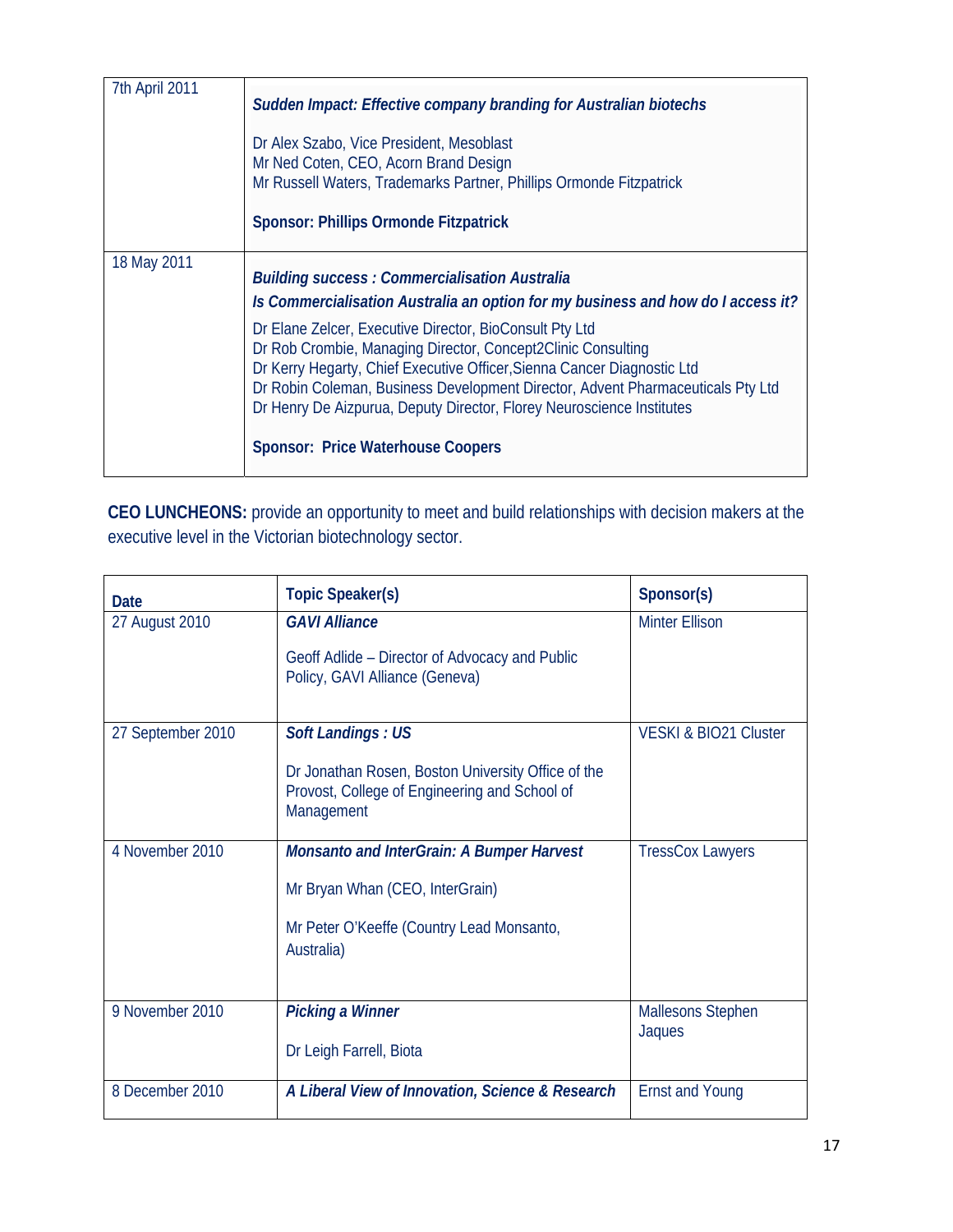|             | Sophie Mirabella MP, Federal Member for Indi,<br>Shadow Minister Industry, Innovation & Science |                        |
|-------------|-------------------------------------------------------------------------------------------------|------------------------|
| 16 May 2011 | Mesoblast today<br>Prof Silviu Itescu, CEO, Mesoblast                                           | <b>Minter Ellison</b>  |
| 16 May 2011 | <b>Federal Budget Review Luncheon</b><br>Mr Don Brumley, Partner, Ernst & Young                 | <b>Ernst and Young</b> |

### **10th Anniversary Dinner**

On February 24<sup>th</sup> 2011, the Network celebrated its 10<sup>th</sup> anniversary with a black tie dinner at Docklands. The Governor of Victoria, Professor David de Kretser joined over 330 guests from Victoria's biotechnology sector to celebrate the success of the Network and the sector over the last decade.

Sponsors included: the City of Melbourne, the Victorian Government, National ICT Australia (NICTA), SAE Creative and the Melbourne Marketing Group.



*Network's 10th Anniversary black-tie dinner, Peninsular C, Docklands.* 

**3rd June 2011 'Connecting Women in Biotechnology Luncheon'** 

The Network's **Connecting Women in Biotechnology Luncheon** has become a popular annual event encouraging the development of business and social networks amongst the many women working in the Victorian biotechnology sector.

The 3rd luncheon was a success attracting close to 400 guests at the historical Mural Hall, in the newly renovated Myer Bourke Street store. This year's theme was "champions and mentors" and our surprise guest speakers were:

− Dr Sue Forrest, CEO Australian Genome Research Facility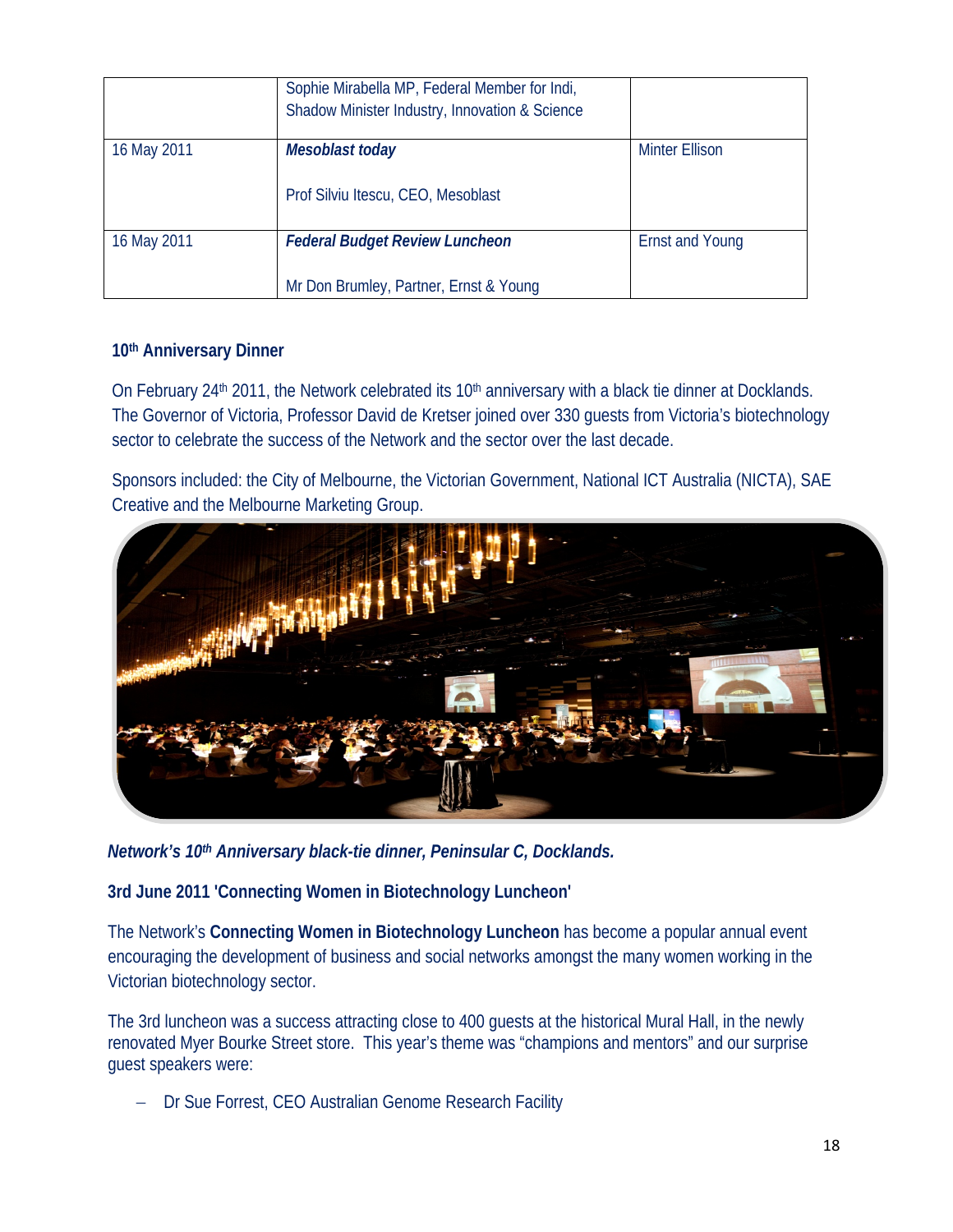- − Dr Esra Ogru, CEO Phosphagenics, and
- − Ms Brigitte Smith, MD GBS Venture Partners.

The event was sponsored by CSL, City of Melbourne, Phillips Ormonde Fitzpatrick, Acrux, Phosphagenics, Starpharma, Norton Rose, the Victorian Government, Walter and Eliza Hall Institute and Melbourne Convention & Visitors Bureau (MCVB).



*The Network's 2011 "Connecting Women in Biotechnology Luncheon", Mural Hall.* 

Collaborating with the Bio21 Cluster, the Network contributed to the development and delivery of a **Systems Biology Workshop** on 5 November 2010 for 20 external stakeholders. The workshop was facilitated by Waterfield Consulting and culminated in the development of a systems biology roadmap for Victoria. Key elements will be progressed by the Systems Biology Working Group chaired by the Network's CEO, Ms Michelle Gallaher.

The Network facilitated and participated in the **Skilled Migration Workshop**, held on 23 November 2010. The workshop examined current and emerging skill shortages and regulatory issues and identified initiatives to address these issues, focusing on skilled migration reforms. Workforce Participation from the Department of Business and Innovation will utilise the feedback from this session to inform changes to the skilled migration visa categories.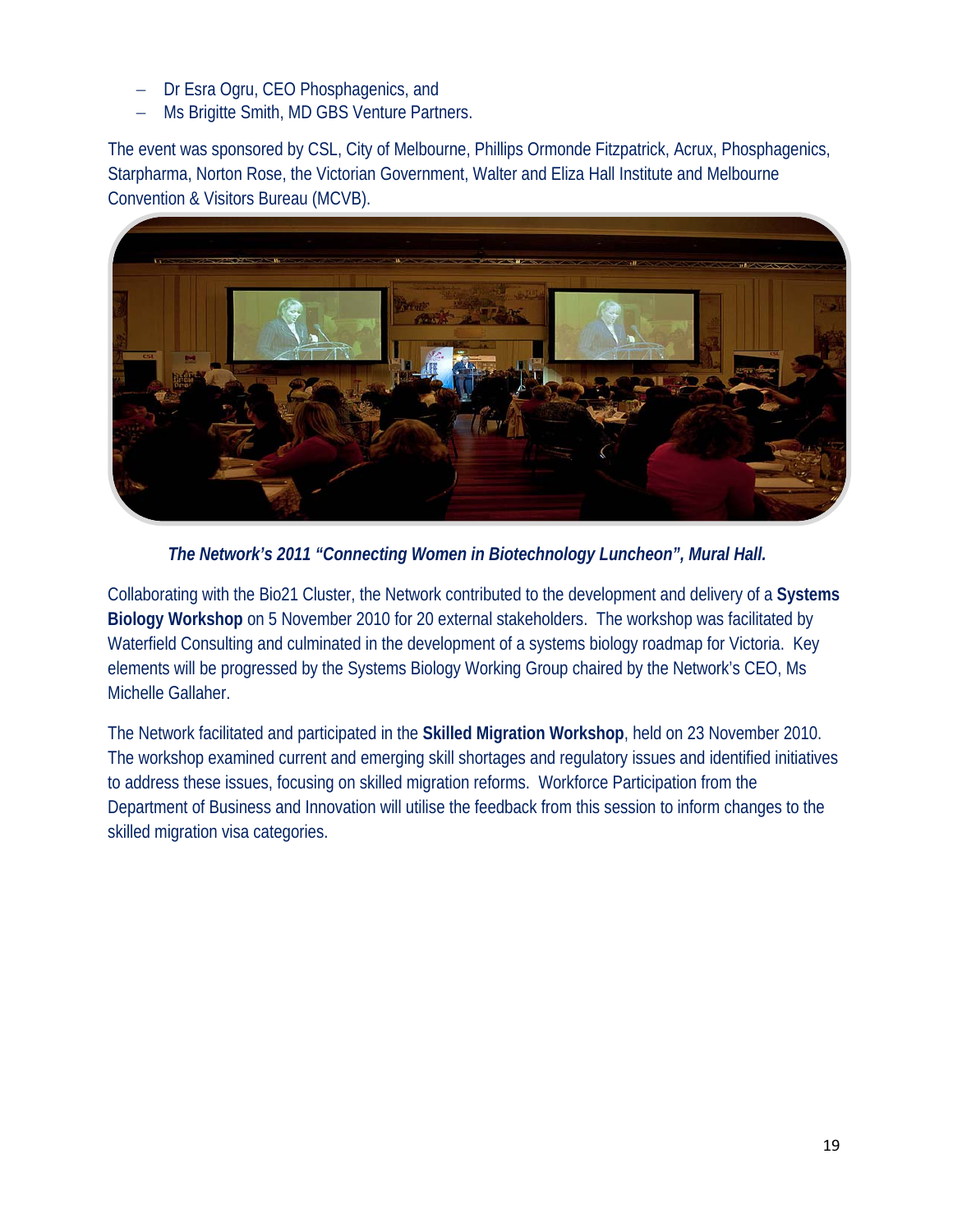- **4. Linkages** *To develop and deepen the BioMelbourne Network's local and international linkages and connections to the benefit of the membership.*
- − The Network launched **BioMelbourne View** in May 2011 a new innovative online service that enables the Network to broaden its reach to those unable to attend events. The technology will also provide those that do attend with the ability to review content after the event and download presentations.
- − The Network was part of the Victorian Government pavilion at the **AusBiotech National Conference** (October 2010), and met with a number of international delegations and sector stakeholders including biotechnology companies, government, medical research institutes, industry associations and media.
- − The Network presented at the "**Discover Biotech Opportunities in Beijing**" Seminar and Networking Luncheon, hosted by the City of Melbourne. The seminar is a prelude to a potential China trade mission to be led by the City of Melbourne in the second half of 2011. The Network has been invited to participate.
- The CEO was a conference delegate at **Bio2011**. During the conference meetings were convened with: Duane Roth, CEO Connect (San Diego), Michelle Sullivan, CEO NZ BIO and Victor Perton, Commissioner to the Americas. Some of the media interviews were with Scientific American, Science, The Deal and BioPharma International. The Network also assisted at the Australian Pavillion at BIO2011.
- − Meetings with the following **international delegations** were convened during the year:
	- − Chris Rivera, President of the Washington Biotechnology and BioMedical Association
	- − Doug McCartney & Magda Byma from Manitoba Govt, Dept Innovation, Energy & Mines
	- − Crop Life International South America
- − The Network also hosted events featuring prominent speakers from around the globe, including:
	- − Mr Geoff Adlide Director of Advocacy and Public Policy, GAVI Alliance (Geneva)
	- − Dr Jonathan Rosen, Boston University Office of the Provost, College of Engineering and School of Management
	- − Professor Simon Croft, Department of Infectious and Tropical Diseases, London School of Hygiene & Tropical Medicine
	- − Dr Debra Woods, Senior Principal Scientist, Pfizer Animal Health, Michigan, USA
	- − The Network provided sponsorship support for the **Graeme Clark 2011 Oration** delivered on 9 March 2011. This year's guest speaker was Professor Sejnowski, whose lecture focused on the Computational Brain. BMN also provided sponsorship support for the Farewell Dinner for Governor David de Kretser as he completed his term of office as the Governor of Victoria.
	- − The Network provided project and governance support for the Biosciences Victoria Collaborative and the Systems Biology Working Group. The CEO also Chairs the Systems Biology Working Group.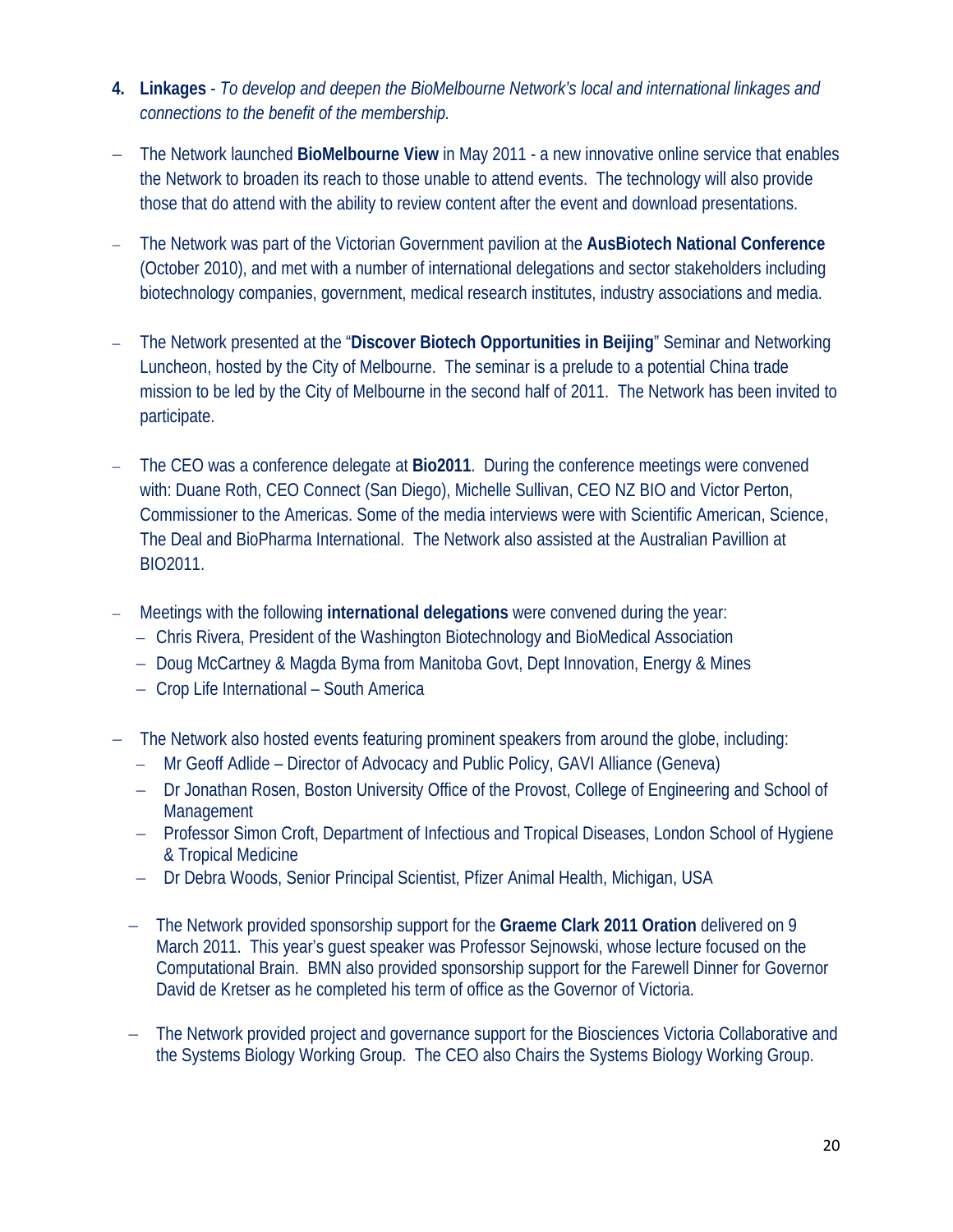## **5. Organisational effectiveness** - *To maximize organisational effectiveness.*

The Network launched its 5 Year Strategic Plan which defines the organisation's new vision, mission, values and objectives to help consolidate and grow its position as Victoria's premier biotechnology leadership forum.

A review and evaluation of the Network's board and its skill set was undertaken during the year.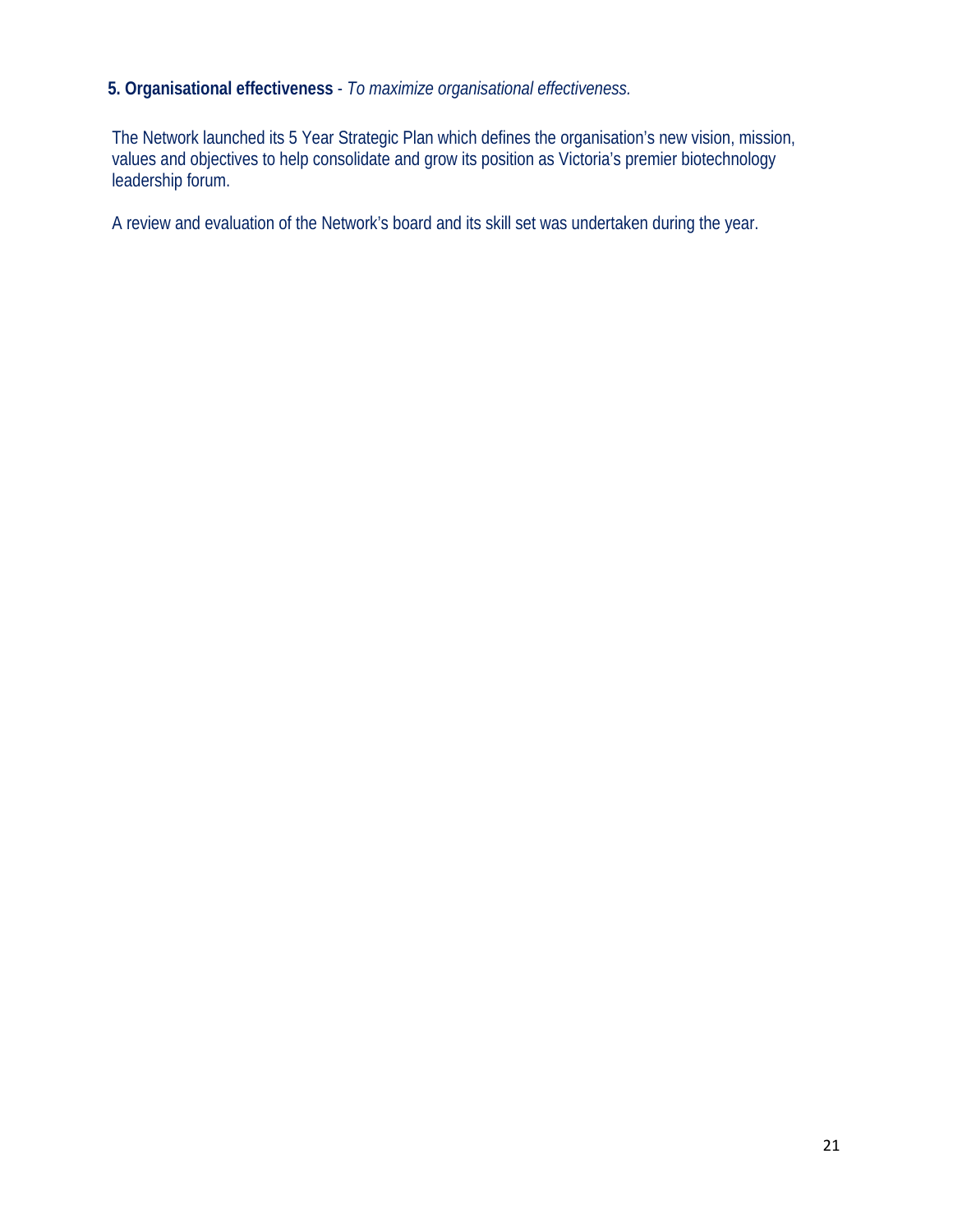## **6. Financial sustainability** - *To ensure the BioMelbourne Network's financial sustainability.*

Despite the flow on effects of the global financial crisis, the organisation has maintained adequate cash reserves in the past year to ensure the consistent delivery of quality services to members.

In the coming year the Network is focused on delivering a modest profit in 2011/12. The Network's financial sustainability is primarily linked to continuing to develop the membership. The 5 Year Strategic Plan and the forward business plan strives to diversify and grow the membership over the next 3 years to achieve a positive financial result.

Highlights include:

- − awarded additional funding from the Department of Business and Innovation to fund the Industry Development Manager position for a second year
- − significant improvement in sponsorship revenue
- − increased revenue from membership subscriptions
- − increased government project grants, and
- − improved cash position at year end.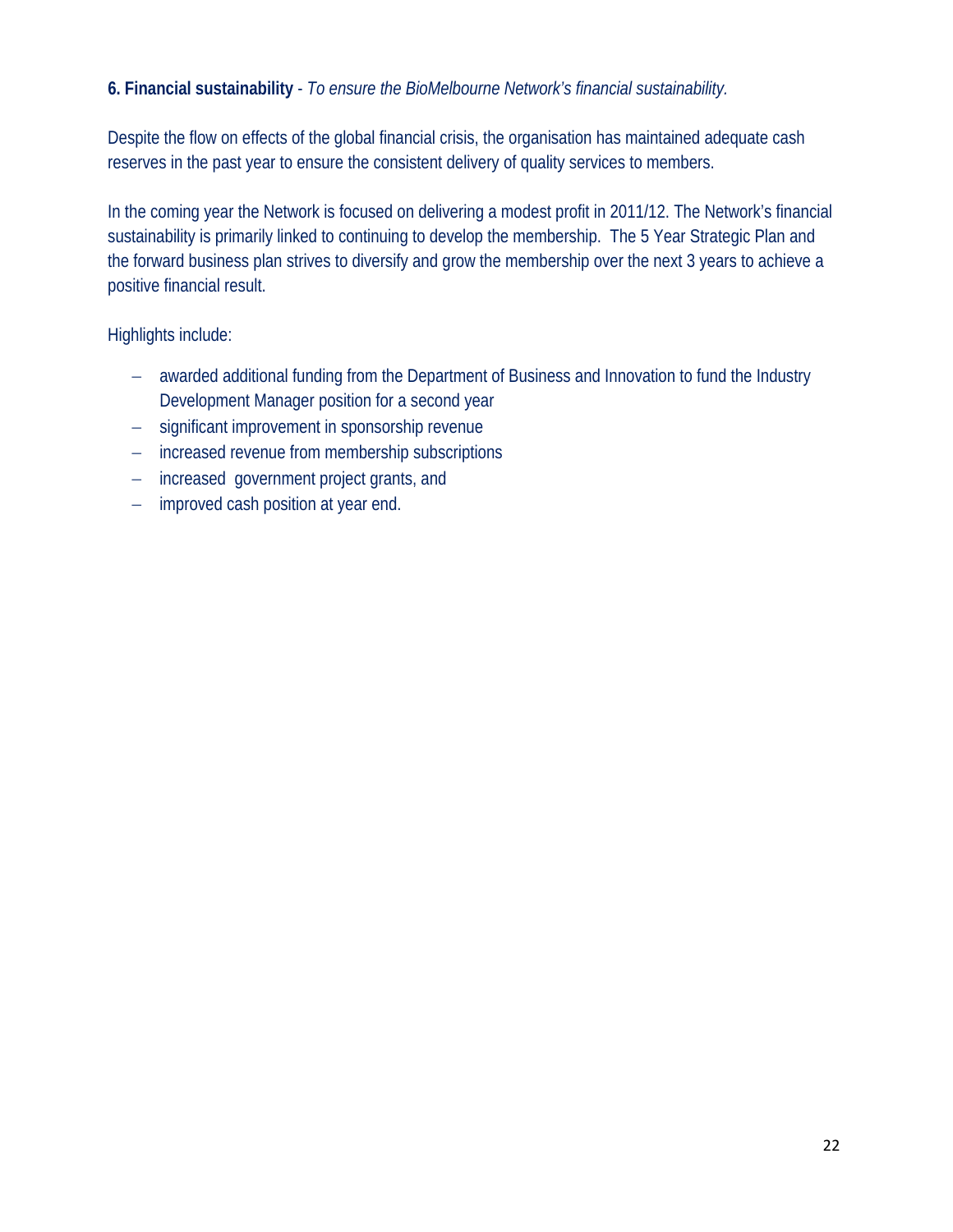# **BIOMELBOURNE NETWORK INC**

**ABN 30 219 606 495** 

# **Financial Report**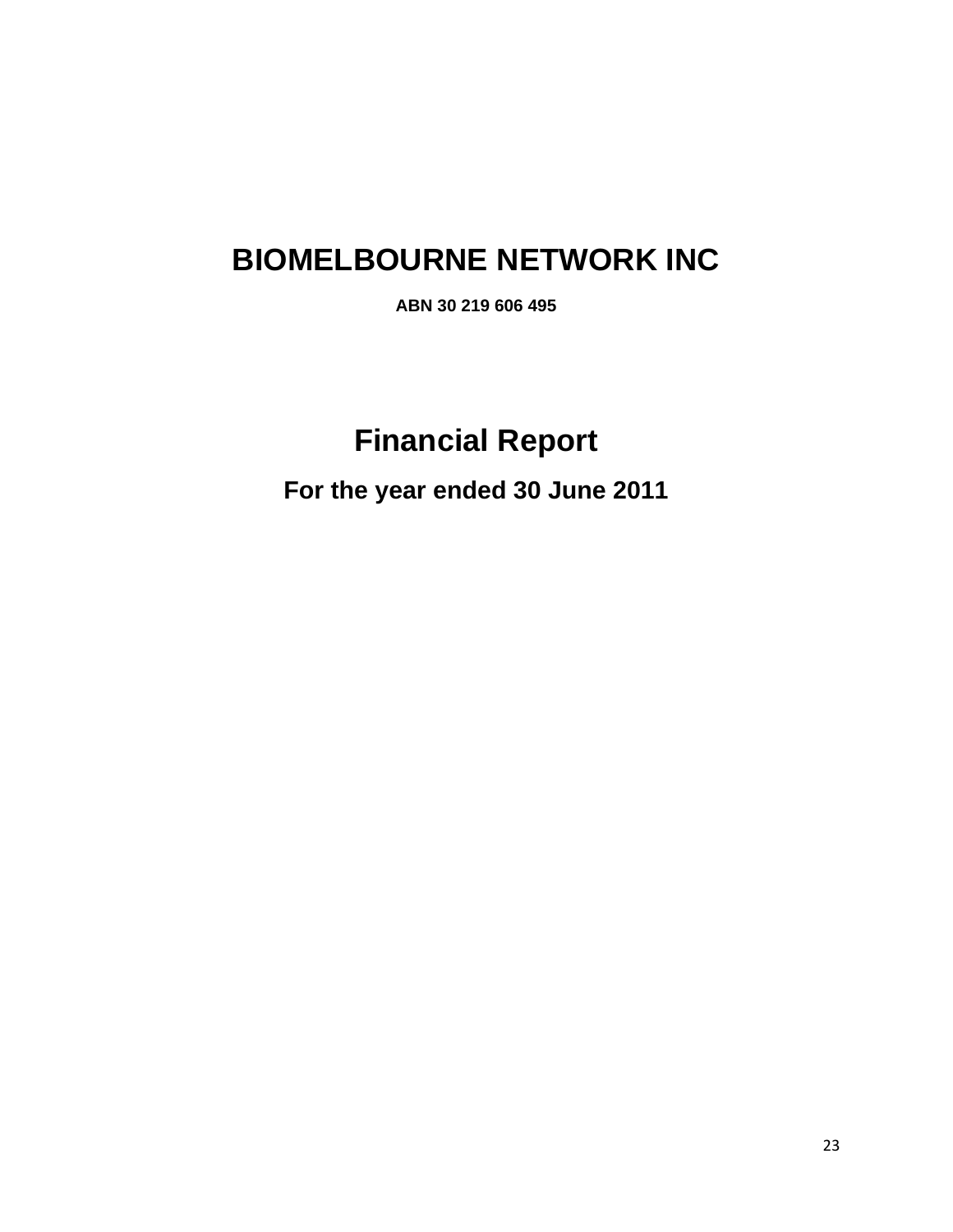## **Table of Contents**

| <b>Financial Report</b>           |          |
|-----------------------------------|----------|
| Income Statement                  | 3        |
| <b>Balance Sheet</b>              | 4        |
| Statement of Changes in Equity    | 5        |
| Cash Flow Statement               | 6        |
| Notes to the Financial Statements | $7 - 12$ |
| Statement by the Board            | 13       |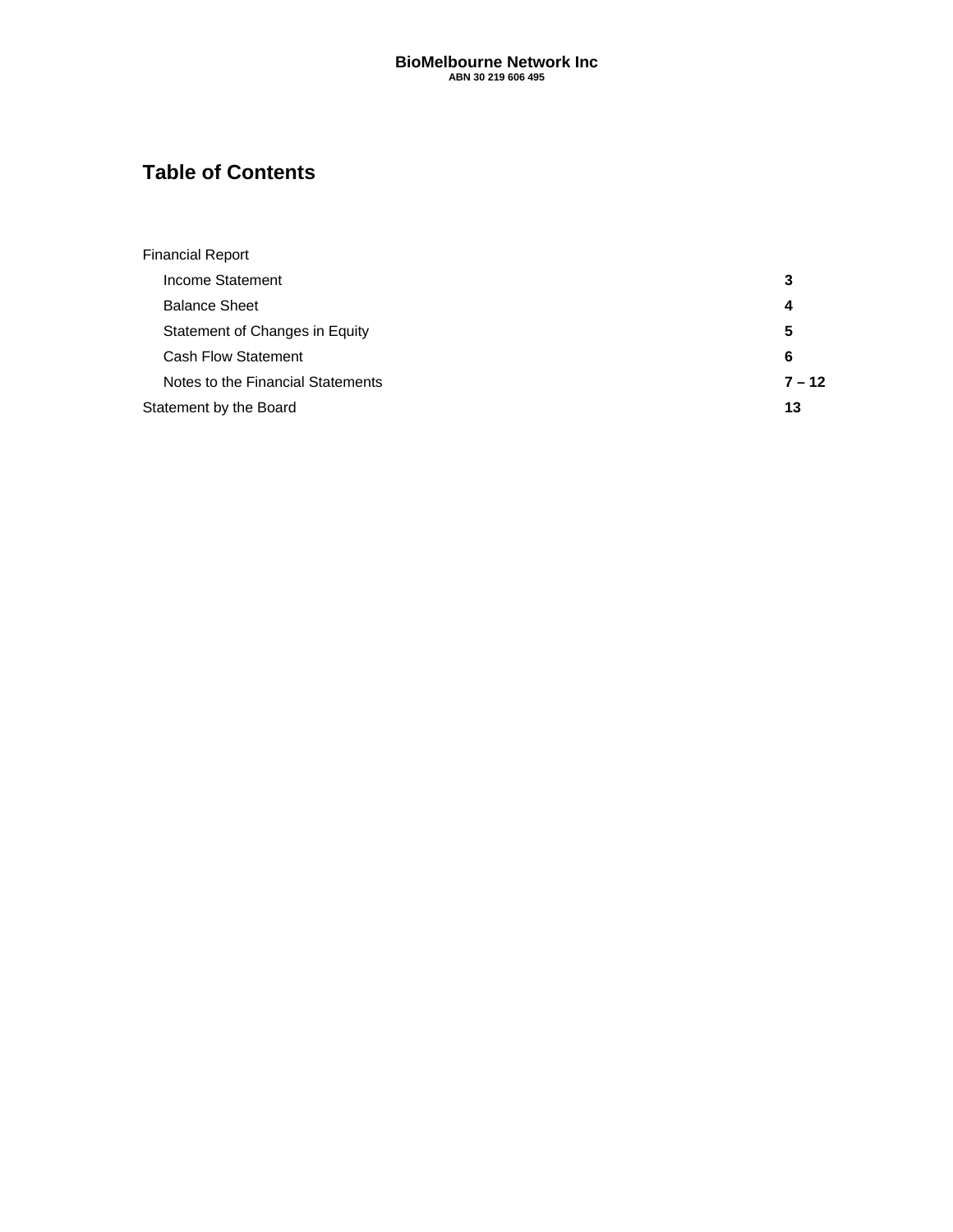### **Income Statement**

|                                         | <b>Note</b>    | 2011      | 2010      |
|-----------------------------------------|----------------|-----------|-----------|
|                                         |                | \$        | \$        |
| Revenue                                 | $\overline{2}$ | 760,846   | 610,361   |
| Office and administration expenses      |                | 88,913    | 93,053    |
| Salaries and other employee benefits    |                | 449,194   | 377,010   |
| Project and function expenses           |                | 244,648   | 164,923   |
| Other expenses from ordinary activities |                | 38,669    | 31,828    |
| <b>Total Expenses</b>                   |                | 821,424   | 666,814   |
| Profit/(Loss) before income tax expense |                | (60, 578) | (56, 453) |
| Income tax expense                      |                |           |           |
| Profit/(Loss) for the year              | 3              | (60, 578) | (56, 453) |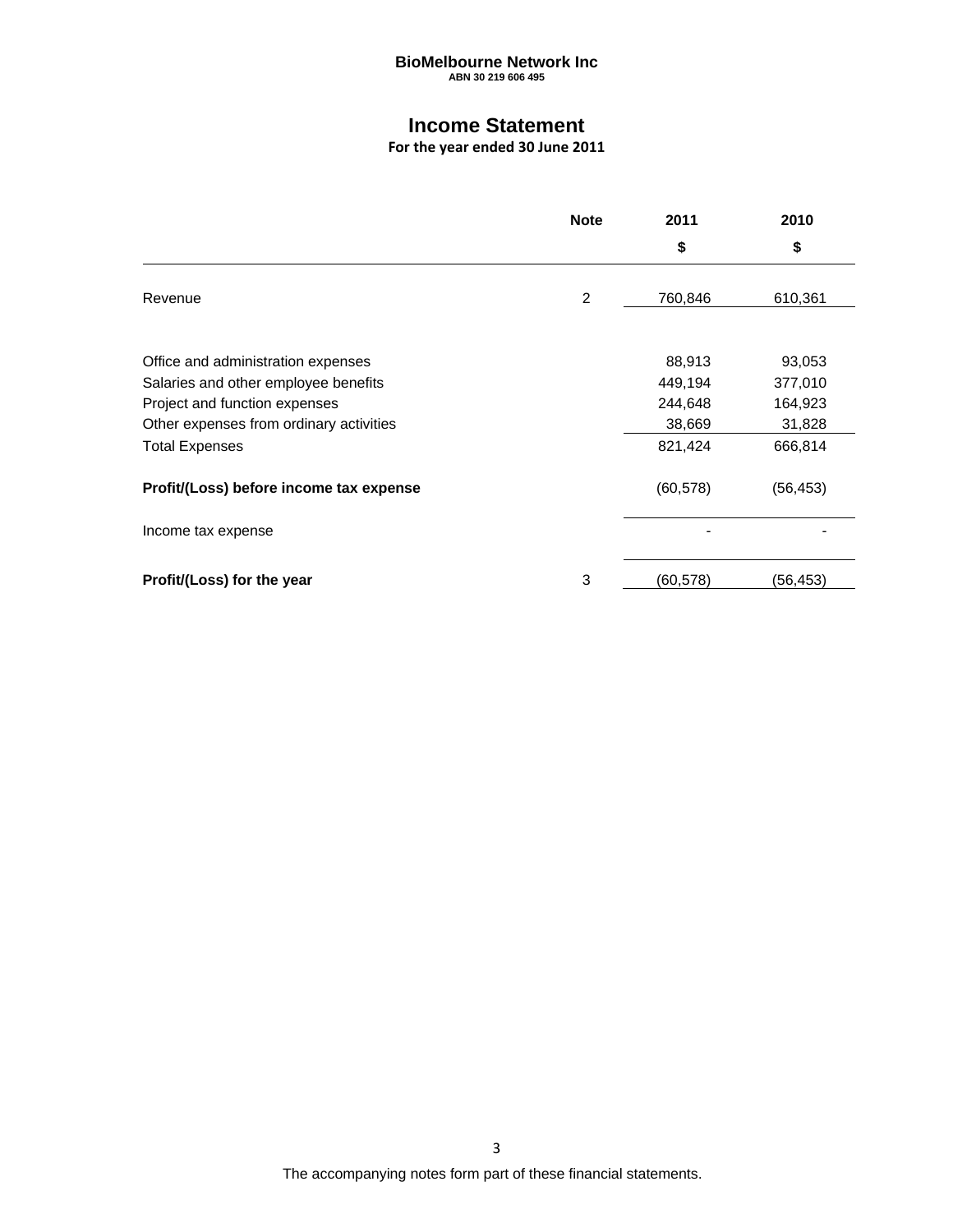## **Balance Sheet**

**As at 30 June 2011**

|                                  | <b>Note</b>     | 2011<br>\$ | 2010<br>\$ |
|----------------------------------|-----------------|------------|------------|
| <b>CURRENT ASSETS</b>            |                 |            |            |
| Cash and cash equivalents        | 4               | 197,038    | 152,746    |
| Trade and other receivables      | 5               | 46,455     | 126,452    |
| Other current assets             | $6\phantom{1}6$ | 5,842      | 5,794      |
| <b>TOTAL CURRENT ASSETS</b>      |                 | 249,335    | 284,992    |
| <b>NON-CURRENT ASSETS</b>        |                 |            |            |
| Plant and equipment              | $\overline{7}$  | 19,425     | 22,817     |
| <b>TOTAL NON-CURRENT ASSETS</b>  |                 | 19,425     | 22,817     |
| <b>TOTAL ASSETS</b>              |                 | 268,760    | 307,809    |
| <b>CURRENT LIABILITIES</b>       |                 |            |            |
| Trade and other payables         | 8               | 173,519    | 170,138    |
| Employee benefits                | 9               | 49,706     | 31,558     |
| <b>TOTAL CURRENT LIABILITIES</b> |                 | 223,225    | 201,696    |
| <b>TOTAL LIABILITIES</b>         |                 | 223,225    | 201,696    |
| <b>NET ASSETS</b>                |                 | 45,535     | 106,113    |
| <b>EQUITY</b>                    |                 |            |            |
| Retained earnings                | 10              | 45,535     | 106,113    |
| <b>TOTAL EQUITY</b>              |                 | 45,535     | 106,113    |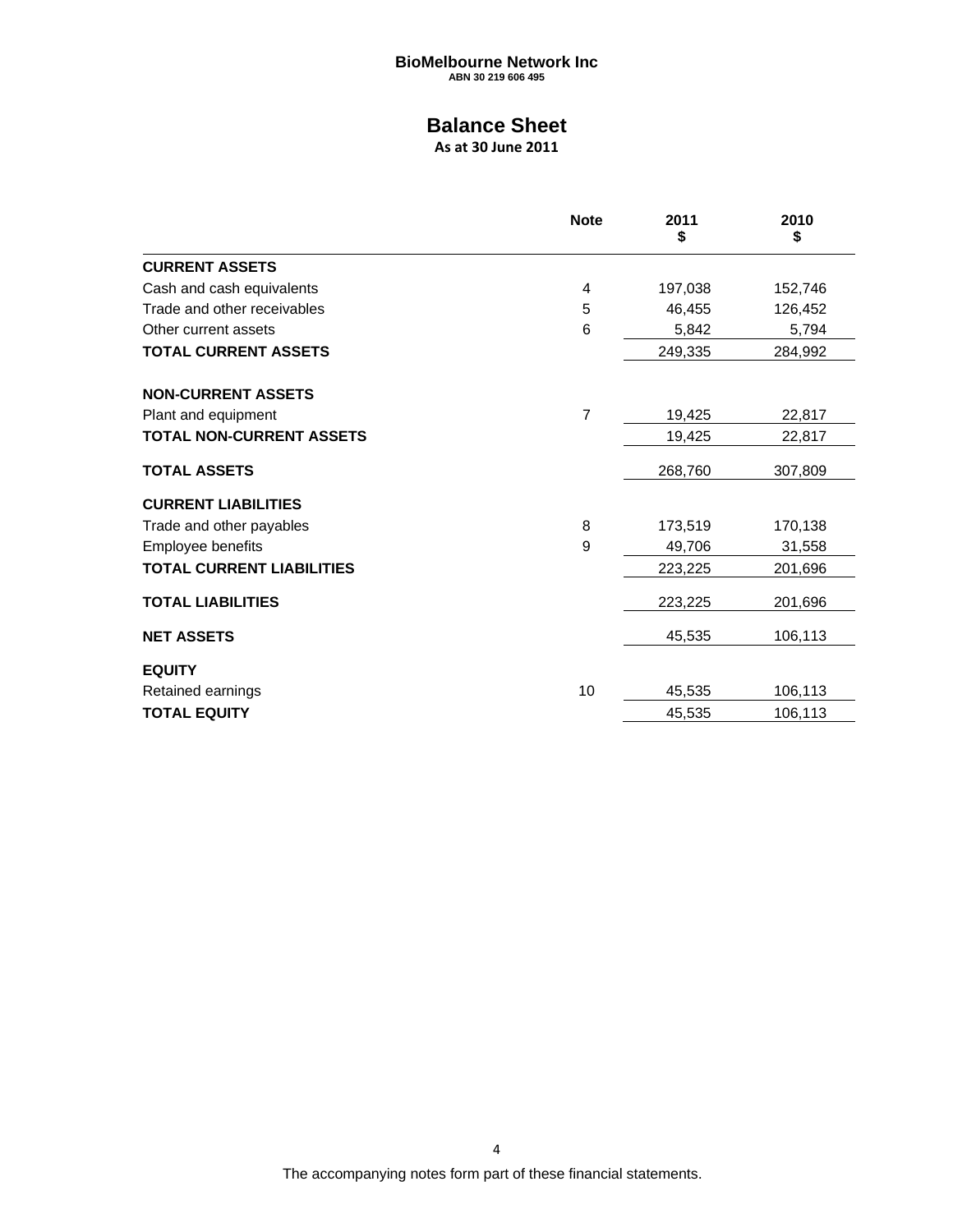## **Statement of Changes in Equity**

|                            | <b>Retained</b><br><b>Earnings</b> | <b>Total</b> |
|----------------------------|------------------------------------|--------------|
|                            | \$                                 | \$           |
|                            |                                    |              |
| Balance as at 1 July 2009  | 162,566                            | 162,566      |
| Net loss for the year      | (56, 453)                          | (56, 453)    |
| Balance as at 30 June 2010 | 106,113                            | 106,113      |
| Net loss for the year      | (60, 578)                          | (60, 578)    |
| Balance as at 30 June 2011 | 45,535                             | 45,535       |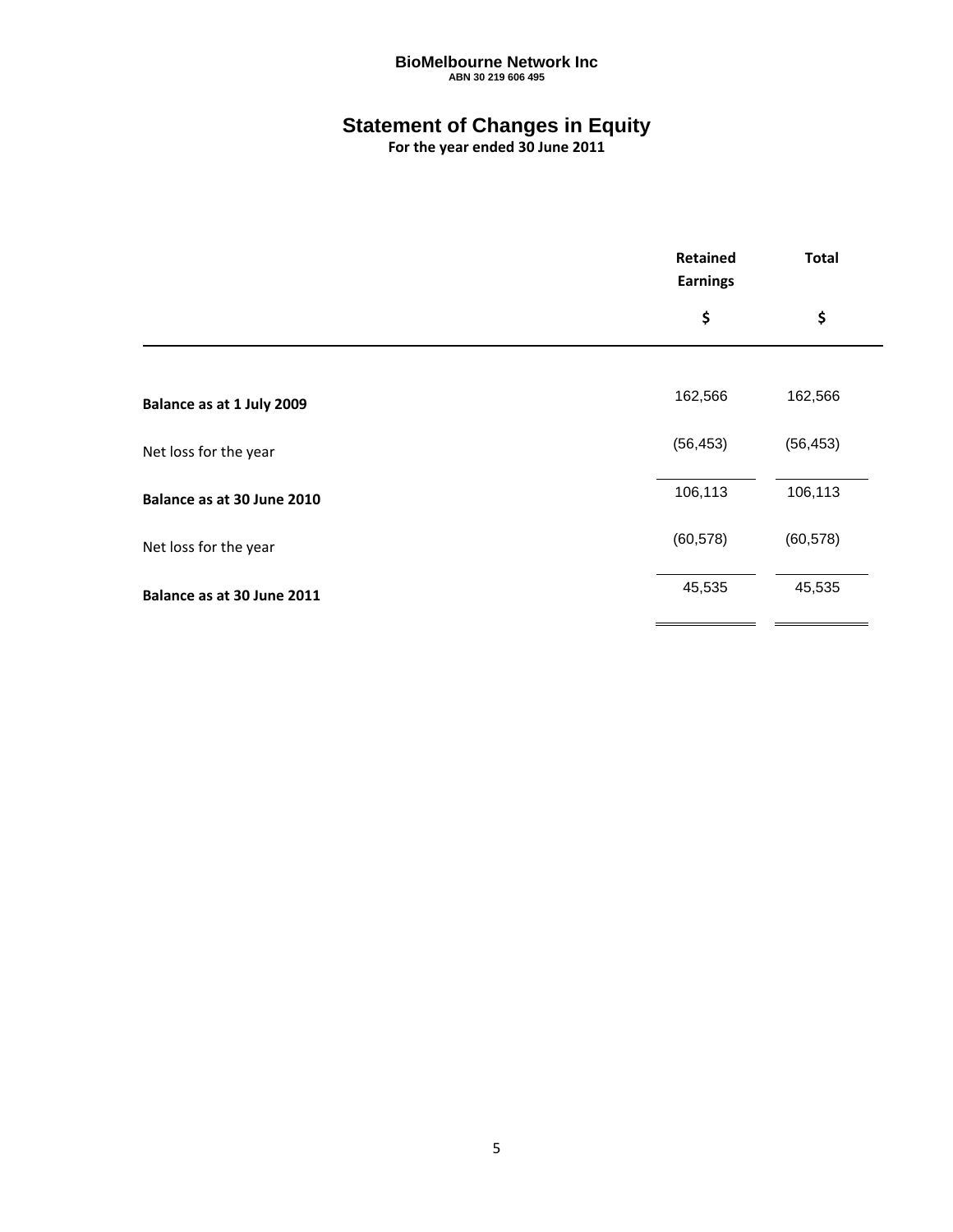## **Cash Flow Statement**

|                                                           | <b>Note</b> | 2011<br>\$         | 2010<br>\$       |
|-----------------------------------------------------------|-------------|--------------------|------------------|
| Cash flow from operating activities                       |             |                    |                  |
| Receipts in the course of operations                      |             | 865,965            | 520,514          |
| Interest received<br>Payments in the course of operations |             | 1.817<br>(820,296) | 921<br>(554,542) |
|                                                           |             |                    |                  |
| Net cash provided by/(used in) operating activities       | 11 $(b)$    | 47,486             | (33,107)         |
| Cash flow from investing activities                       |             |                    |                  |
| Payment for plant and equipment                           |             | (3, 194)           | (7, 855)         |
| Net cash used in investing activities                     |             | (3, 194)           | (7, 855)         |
|                                                           |             |                    |                  |
| Net increase/(decrease) in cash held                      |             | 44,292             | (40,962)         |
| Cash at the beginning of the year                         | 11 (a)      | 152,746            | 193,708          |
| Cash at the end of the year                               | 11 (a)      | 197,038            | 152,746          |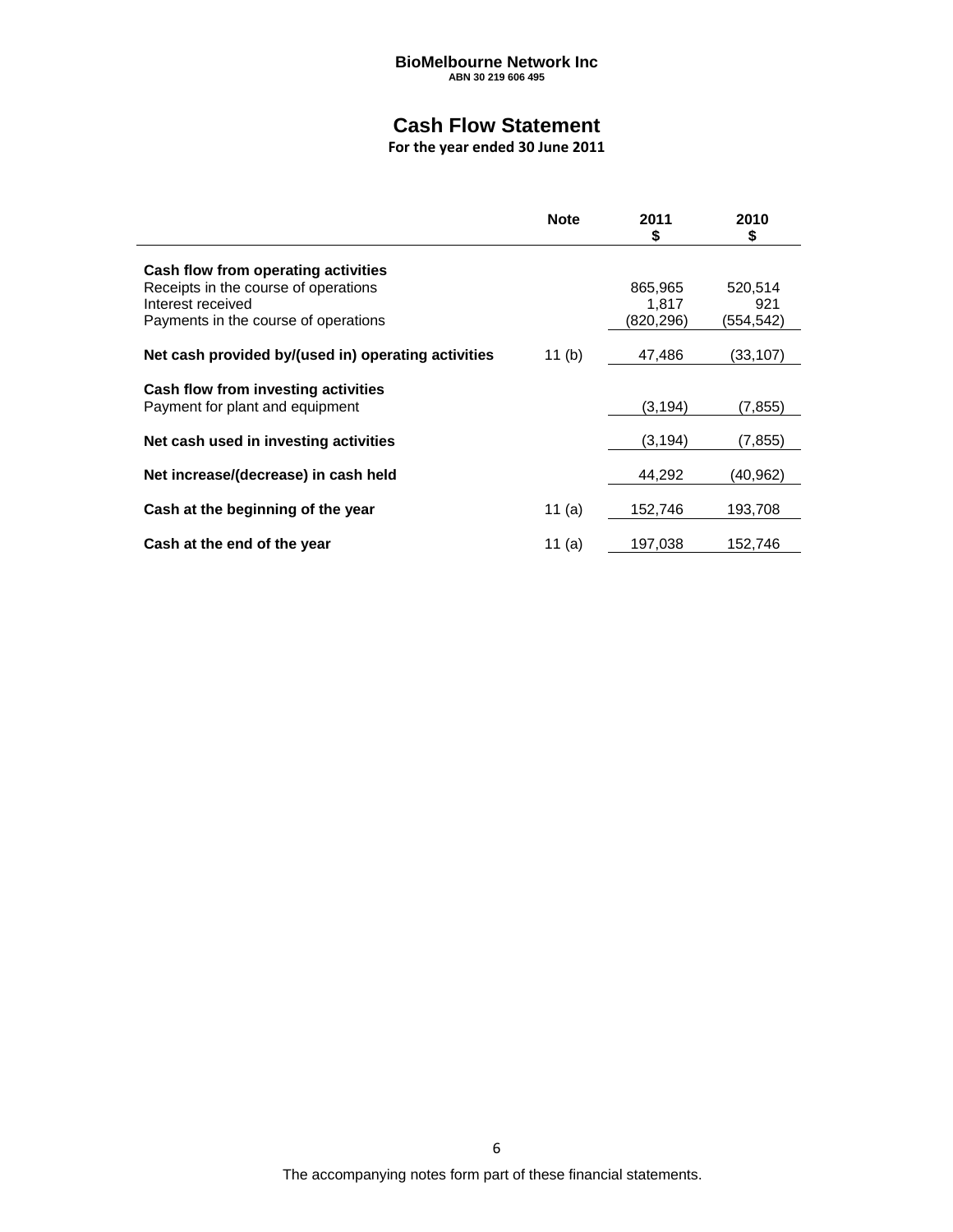### **Notes to the Financial Statements**

**For the year ended 30 June 2011**

#### **NOTE 1: STATEMENT OF SIGNIFICANT ACCOUNTING POLICIES**

#### **(a) Corporate Information**

The financial report is for the entity BioMelbourne Network Incorporated as an individual entity. BioMelbourne Network Incorporated was incorporated under the Association Incorporation Act 1981 on 18 September 1987.

The purpose of BioMelbourne Network Incorporated is to act as the peak leadership body of the Victorian biotechnology industry and in particular, to guide, promote and maintain that industry and its promotion throughout the world.

The financial report of BioMelbourne Network Incorporated was authorised for issue by the Board on the 31<sup>st</sup> August 2011.

#### **(b) Basis of Preparation**

This special purpose financial report has been prepared for distribution to members of the BioMelbourne Network Incorporated. The accounting policies used in the preparation of this report are in the opinion of the BioMelbourne Network's Committee of Management appropriate to meet the needs of its members. The financial statements have been prepared in accordance with Australian Accounting Standards and authoritative pronouncements of the Australian Accounting Standards Board with the following exceptions:

| AASB 7:    | <b>Financial Instruments: Disclosures</b>                          |
|------------|--------------------------------------------------------------------|
| AASB 108:  | Accounting Policies, Changes in Accounting Estimates and Errors    |
| AASB<br>8: | <b>Operating Segments</b>                                          |
| AASB 116:  | Property, Plant & Equipment<br>Financial Instruments: Presentation |
| AASB 132:  |                                                                    |
| AASB 139:  | Financial Instruments: Recognition and Measurement                 |

The Committee has determined that the entity is not a reporting entity.

The financial report has been prepared on an accrual basis and is based on historical cost basis, modified by the revaluation of selected non-current assets, and financial assets and financial liabilities for which the fair value basis of accounting has been applied.

When required by Accounting Standards, comparative figures have been adjusted to conform to changes in presentation for the current financial year.

The following is a summary of the material accounting policies adopted by the network in the preparation of the financial report. The accounting policies have been consistently applied, unless otherwise stated.

#### **(c) Critical accounting estimates and judgments**

The preparation of a financial report in conformity with Australian Accounting Standards requires management to make estimates, judgments and assumptions based on historical knowledge and best available current information. Estimates assume a reasonable expectation of future events and are based on current trends and economic data, obtained both externally and within the entity. Actual results may differ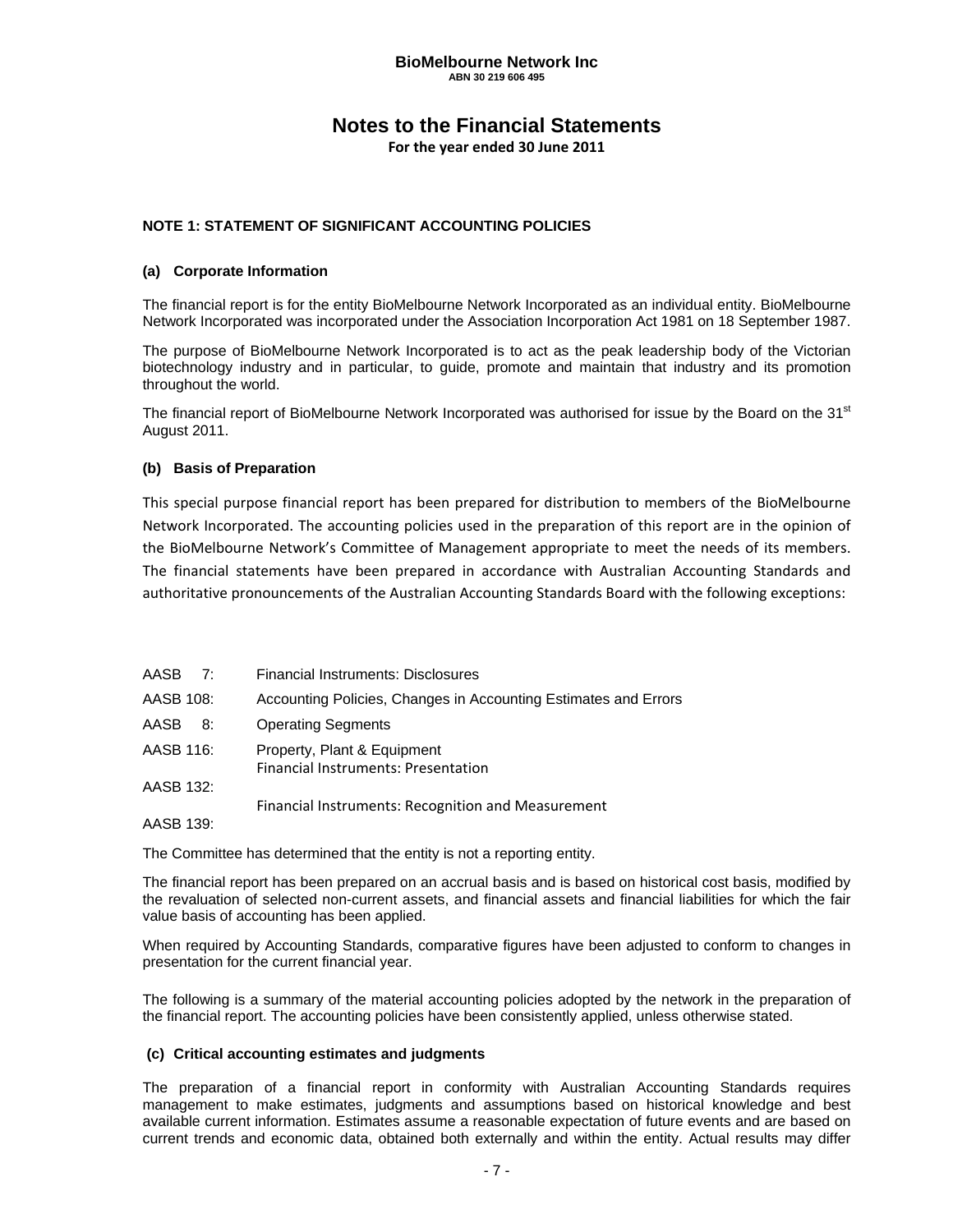## **Notes to the Financial Statements**

**For the year ended 30 June 2011**

from these estimates. The accounting policies detailed in Note 1 provide details of those estimates, judgments and assumptions.

#### **(d) Cash and cash equivalents**

Cash includes cash on hand and at call deposits with banks or financial institutions and net of bank overdrafts.

#### **(e) Revenue**

Membership subscriptions are brought to account on each member's renewal date.

Government grants are recognised upon receipt of the grant except in those circumstances where it is considered to be a reciprocal transfer and the obligations of the grant have not yet been met.

Revenue is recognised when the right to receive the revenue has been established.

Interest revenue is recognised on a proportional basis taking into account the interest rates applicable to the financial assets.

All revenue is stated net of the amount of goods and services tax (GST).

#### **(f) Goods and Services Tax (GST)**

Revenues, expenses and assets are recognised net of the amount of GST, except where the amount of GST incurred is not recoverable from the Australian Taxation Office. In these circumstances the GST is recognised as part of the cost of acquisition of the asset or as part of an item of expense. Receivables and payables in the Balance Sheet are shown inclusive of GST.

#### **(g) Comparative Information**

Where necessary comparatives have been reclassified and repositioned for consistency with current year disclosures.

#### **(h) Plant & Equipment**

Each class of plant and equipment are carried at cost or fair value less, where applicable, any accumulated depreciation and impairment losses.

#### *Plant and Equipment*

Plant and equipment are measured on the cost basis less depreciation and impairment losses.

The carrying amount of plant and equipment is reviewed annually by the directors to ensure it is not in excess of the recoverable amount from those assets. The recoverable amount is assessed on the basis of the expected net cash flows which will be received from the assets' employment and subsequent disposal. The expected net cash flows have not been discounted to present values in determining recoverable amounts.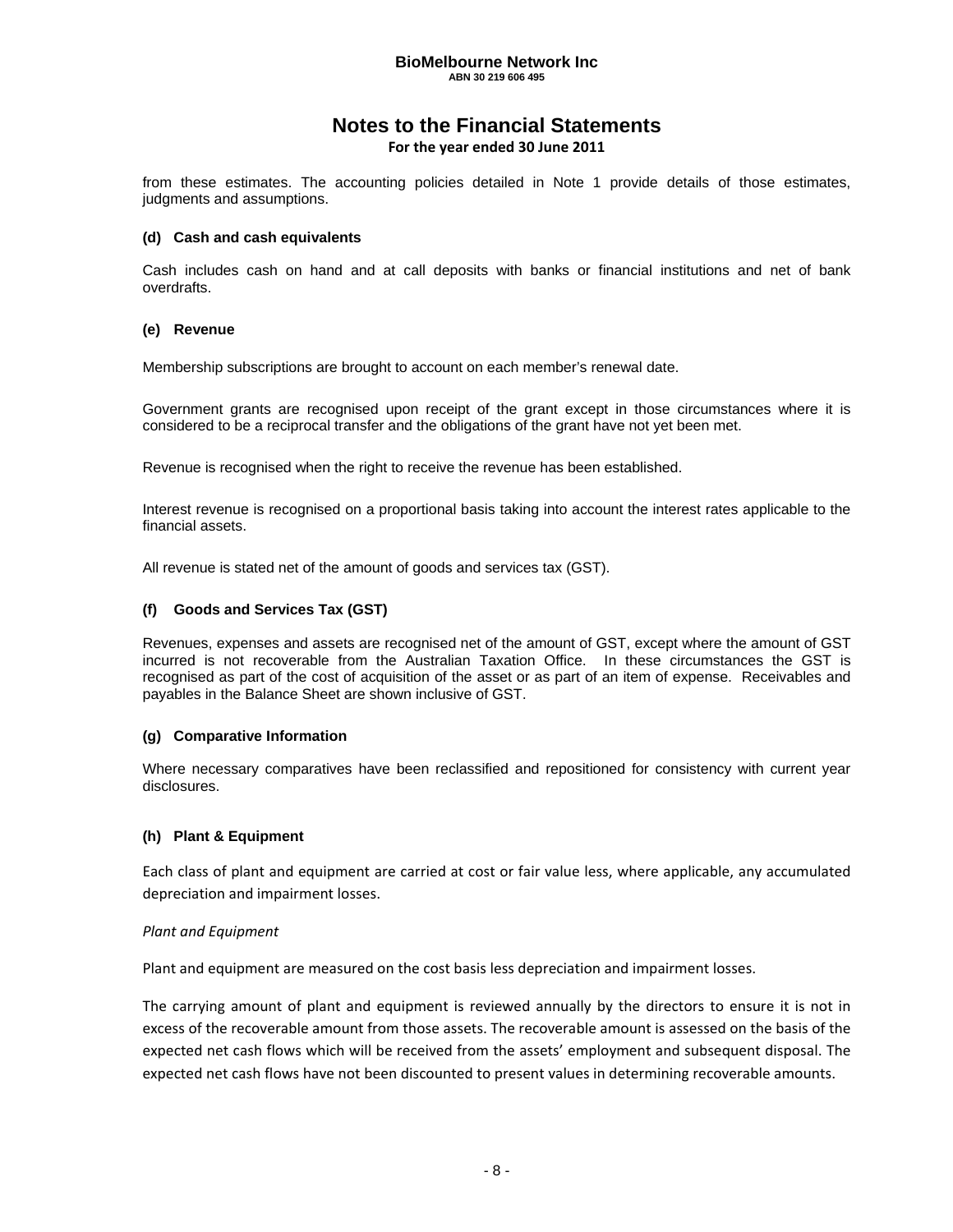### **Notes to the Financial Statements**

**For the year ended 30 June 2011**

#### *Depreciation*

The depreciable amount of all fixed assets are depreciated on a straight line basis over the useful lives of the assets to the entity commencing from the time the asset is held ready for use.

The assets' residual value and useful lives are reviewed, and adjusted if appropriate, at each balance date.

#### **(i) Trade and other receivables**

Trade receivables, which generally have 30-60 day terms, are recognised and carried at original invoice amount less an allowance for any uncollectible amounts.

An allowance for doubtful debt is made when there is objective evidence that the entity will not be able to collect the debts. Bad debts are written off when identified.

#### **(j) Trade and other payables**

Trade and other payables are carried at amortised cost and represent liabilities for services provided to the entity prior to the end of the financial year that are unpaid and arise when the entity becomes obliged to make future payments in respect of these services.

#### **(k) Employee Benefits**

#### *Wages, Salaries and Annual Leave*

Liabilities for wages, salaries and annual leave that are expected to be settled within 12 months of the reporting date represent present obligations resulting from employees' services provided to reporting date. They are calculated at undiscounted amounts based on remuneration wage and salary rates that the entity expects to pay as at reporting date including related on-costs, such as workers compensation insurance and payroll tax.

#### *Long-term service benefits*

The entity's net obligation in respect of long-term service benefits, other than pension plans, is the amount of future benefit that employees have earned in return for their service in current and prior periods. The obligation is calculated using expected future increases in wage and salary rates including related on-costs and expected settlement dates, and is discounted using the rates attached to the Commonwealth Governments bonds at the balance sheet date which have maturity dates approximating to terms of the entity's obligations.

#### *Superannuation*

The amount charged to the Income Statement in respect of superannuation represents the contributions made by the entity to superannuation funds.

#### **(l) Income tax**

The BioMelbourne Network Incorporated is exempt from income tax.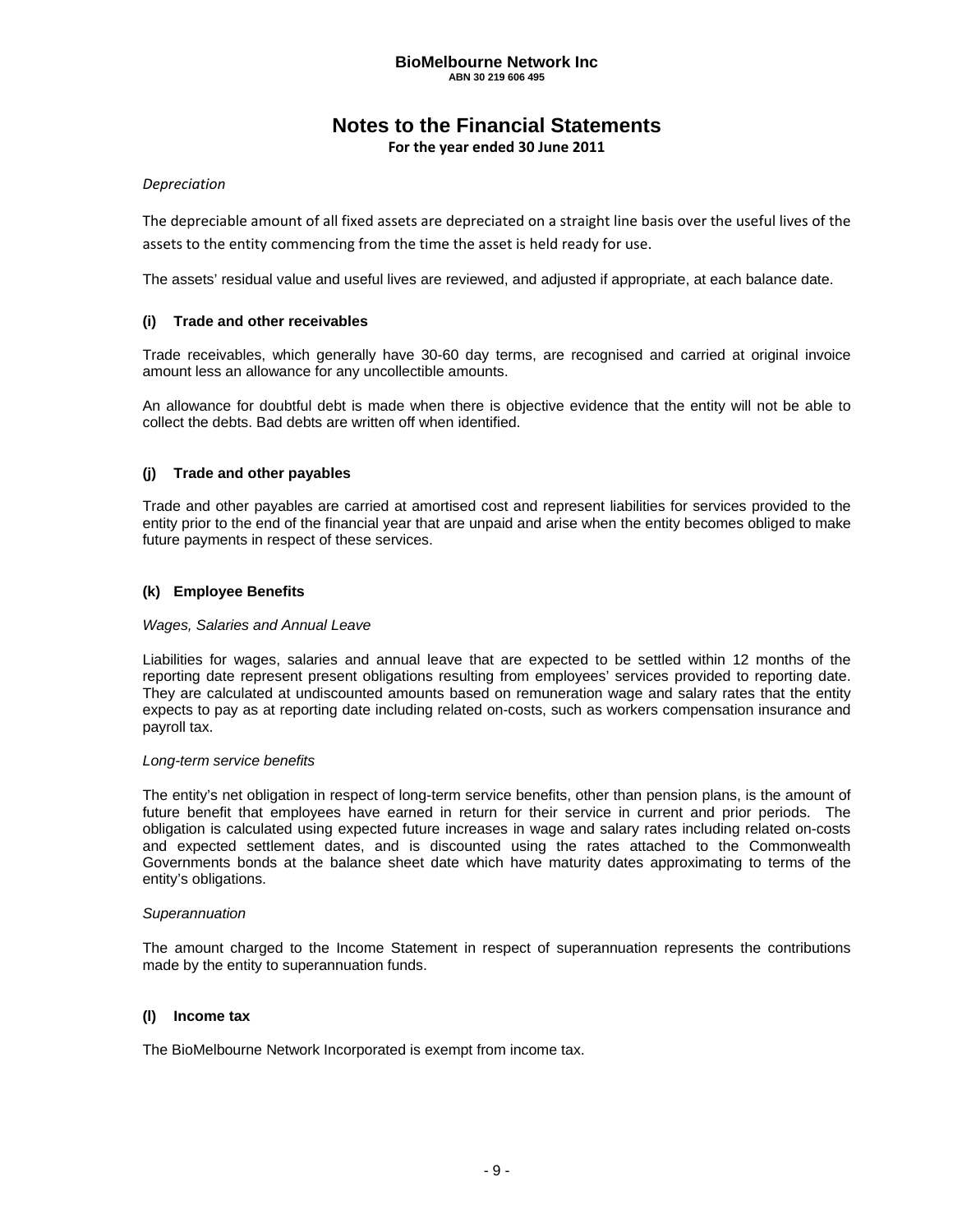## **Notes to the Financial Statements**

|                                                         | 2011<br>\$ | 2010<br>\$ |
|---------------------------------------------------------|------------|------------|
|                                                         |            |            |
| <b>NOTE 2: REVENUE</b>                                  |            |            |
| <b>Operating activities</b>                             |            |            |
| - Membership subscriptions                              | 286,101    | 277,360    |
| - Project Income                                        | 235,831    | 179,172    |
| - Membership functions                                  | 160,224    | 117,306    |
| - Interest                                              | 1,817      | 921        |
| - Sponsorship                                           | 60,591     | 17,600     |
| - Sundry income                                         | 16,282     | 18,002     |
|                                                         | 760,846    | 610,361    |
| NOTE 3: PROFIT/(LOSS) FOR THE YEAR                      |            |            |
| Profit / (loss) for the year has been determined after: |            |            |
| (a) Expenses                                            |            |            |
| Auditor's remuneration                                  | 2,475      | 2,262      |
| Bad & doubtful debts                                    | 3,000      |            |
|                                                         |            |            |
| <b>NOTE 4: CASH AND CASH EQUIVALENTS</b>                |            |            |
| Cash at bank                                            | 197,038    | 152,746    |
|                                                         | 197,038    | 152,746    |
|                                                         |            |            |
| <b>NOTE 5: TRADE AND OTHER RECEIVABLES</b>              |            |            |
| Trade receivables                                       | 49,755     | 126,452    |
| Less Allowance for impairment of receivables            | (3,300)    |            |
|                                                         | 46,455     | 126,452    |
| <b>NOTE 6: OTHER CURRENT ASSETS</b>                     |            |            |
|                                                         |            |            |
| Prepayments                                             | 5,842      | 5,794      |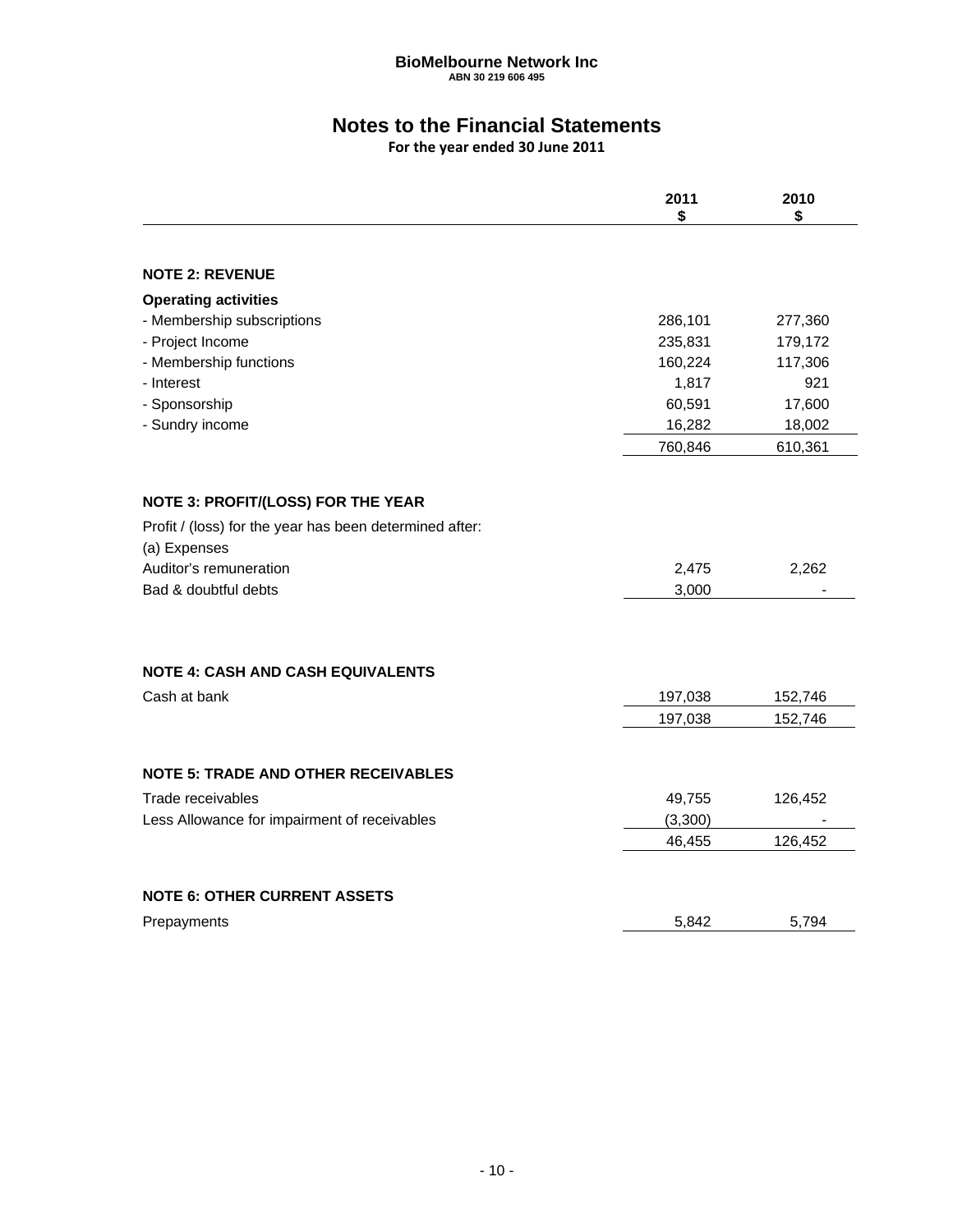## **Notes to the Financial Statements**

|                                                | 2011<br>\$ | 2010<br>\$ |
|------------------------------------------------|------------|------------|
| <b>NOTE 7: PLANT AND EQUIPMENT</b>             |            |            |
| Office equipment                               | 40,622     | 37,428     |
| Less Accumulated Depreciation                  | (21, 197)  | (14, 611)  |
|                                                | 19,425     | 22,817     |
| (a) Movements in Carrying Amounts              |            |            |
| Balance at the beginning of the year           | 22,817     | 21,044     |
| Additions                                      | 3,194      | 7,856      |
| <b>Disposals</b>                               |            |            |
| Depreciation expense                           | (6, 586)   | (6,083)    |
| Carrying amount at the end of the year         | 19,425     | 22,817     |
| <b>NOTE 8: TRADE AND OTHER PAYABLES</b>        |            |            |
| Sundry payables and accrued expenses           | 173,519    | 170,138    |
| <b>NOTE 9: EMPLOYEE BENEFITS</b>               |            |            |
| <b>Annual Leave Entitlements</b>               | 43,395     | 28,082     |
| Long Service Leave Entitlements                | 6,311      | 3,476      |
|                                                | 49,706     | 31,558     |
| <b>NOTE 10: RETAINED EARNINGS</b>              |            |            |
| Retained earnings at the beginning of the year | 106,113    | 162,566    |
| Profit/(Loss) for the year                     | (60, 578)  | (56, 453)  |
| Retained earnings at the end of the year       | 45,535     | 106,113    |
|                                                |            |            |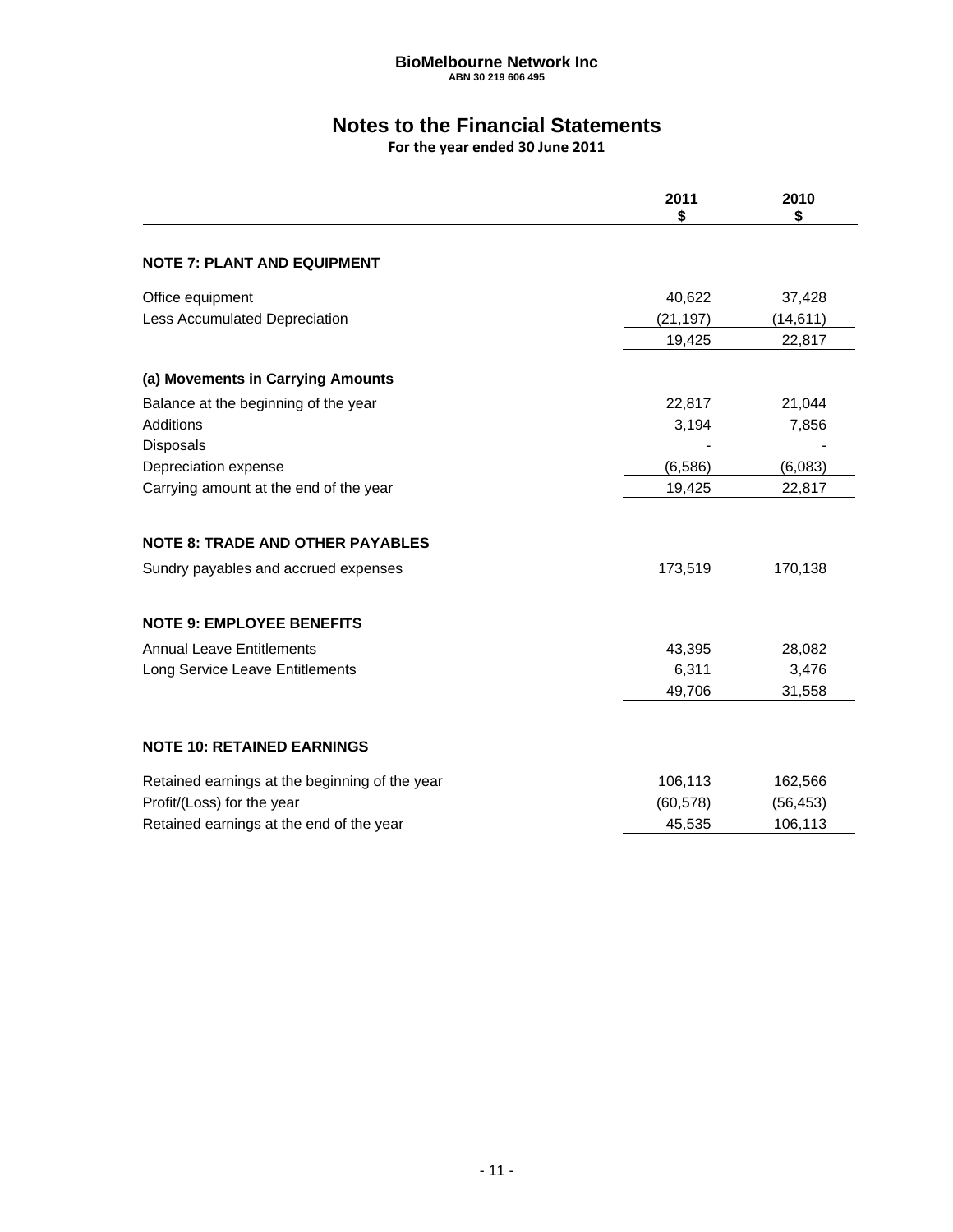## **Notes to the Financial Statements**

|                                                                                                                                                                                                                                               | 2011<br>\$ | 2010<br>\$ |
|-----------------------------------------------------------------------------------------------------------------------------------------------------------------------------------------------------------------------------------------------|------------|------------|
| <b>NOTE 11: NOTES TO THE CASH FLOW STATEMENT</b>                                                                                                                                                                                              |            |            |
| <b>Reconciliation of Cash</b><br>(a)                                                                                                                                                                                                          |            |            |
| For the purpose of the cash flow statement, cash<br>includes cash on hand and at bank. Cash at the end of<br>the financial year as shown in the cash flow statement is<br>reconciled to the related items in the balance sheet as<br>follows: |            |            |
| Cash at bank                                                                                                                                                                                                                                  | 197,038    | 152,746    |
|                                                                                                                                                                                                                                               | 197,038    | 152,746    |
| Reconciliation of profit/(loss) after income tax to net cash<br>(b)<br>provided by operating activities.                                                                                                                                      |            |            |
| Profit / (Loss) after income tax                                                                                                                                                                                                              | (60, 578)  | (56, 453)  |
| Non-cash flows in profit/(loss):                                                                                                                                                                                                              |            |            |
| Depreciation                                                                                                                                                                                                                                  | 6,586      | 6,082      |
| <b>Doubtful Debts</b>                                                                                                                                                                                                                         | 3,000      |            |
| Changes in assets and liabilities:                                                                                                                                                                                                            |            |            |
| (Increase) / Decrease in Receivables                                                                                                                                                                                                          | 76,697     | 13,522     |
| (Increase) / Decrease in Prepayments                                                                                                                                                                                                          | (48)       | (1)        |
| Increase / (Decrease) in Payables                                                                                                                                                                                                             | (28, 571)  | 24,038     |
| Increase / (Decrease) in Income in Advance                                                                                                                                                                                                    | 43,083     | (10, 303)  |
| Increase / (Decrease) in Provisions                                                                                                                                                                                                           | 7,317      | (9,992)    |
| Net cash provided by/(used in) operating activities                                                                                                                                                                                           | 47,486     | (33, 107)  |